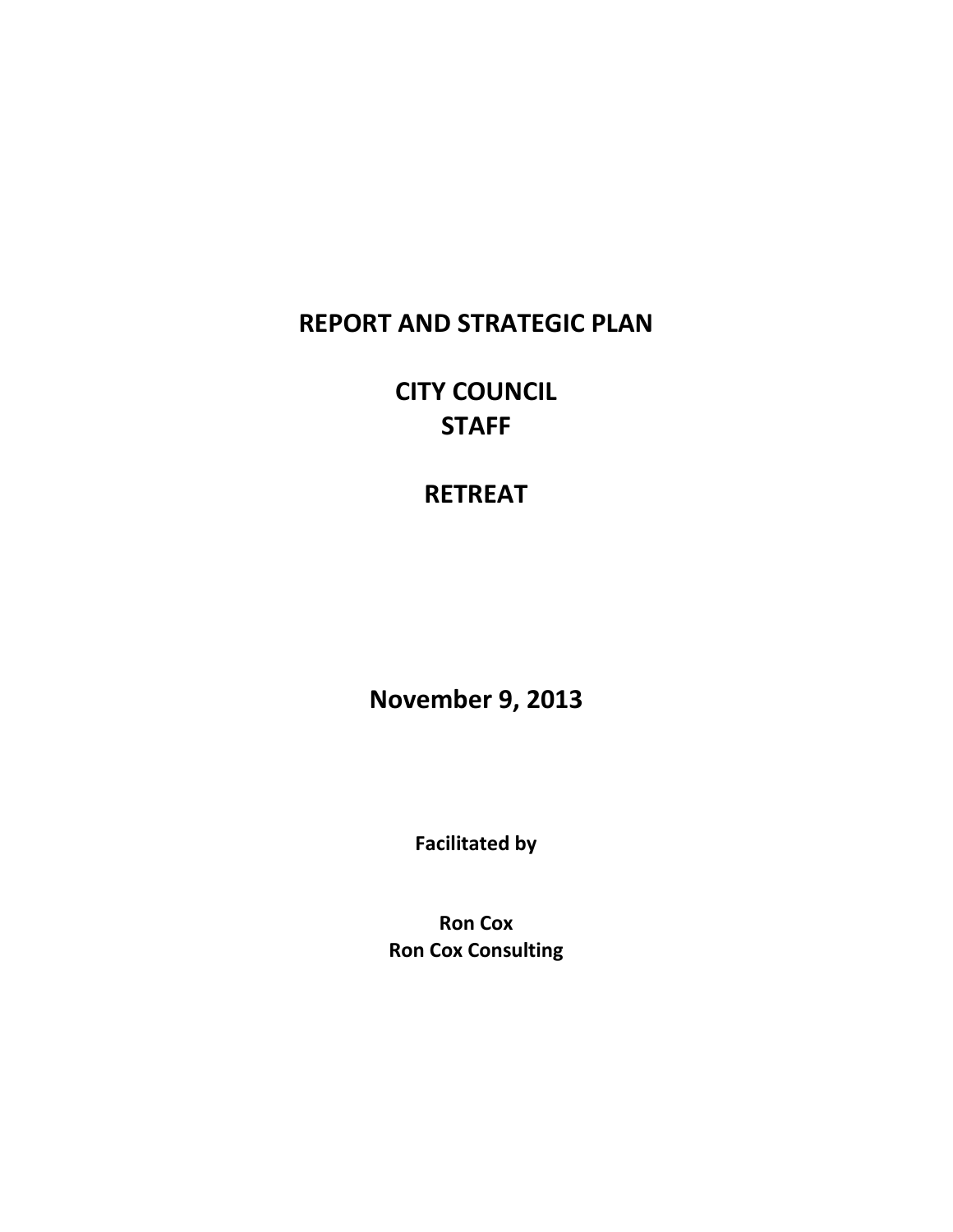

### **Report and Action Plan**

#### **Introduction**

November 17, 2006.

On November 17, 2006, the City of Sealy Mayor, City Council, City Manager and his staff met in a retreat to discuss and develop long-term goals for the City Council and staff. Prior to the retreat, Ron Cox, facilitator, met with the Mayor and each City Council member to learn and understand areas of concern and ideas regarding the long-term needs and goals for the City of Sealy. The plan was adopted in 2007.

November 9, 2013

On November 9, 2013, the City of Sealy Mayor, Council members and City Manager and his staff met to review the results of the 2006 planning retreat, to review the goals and priorities developed in the 2008 Comprehensive Plan, to review the priorities set in the 2013 Capital Improvements Plan and to set new goals and strategies for Council and staff to accomplish.

The City Council, City Manager and staff participated in the retreat discussions in a free and open manner. All members were honest and respectful in their responses, and dialogue was excellent in all respects. The purpose of this report is to document the discussion at the retreat and provide the basis for action plans for the long term goals established at the retreat.

### **Results of 2006-07 Strategic Plan**

#### Governance

The facilitator reviewed the City's Vision, Mission and Core Values with the group. These had specifically been prepared as a result of the 2006-07 Plan. They are as follows.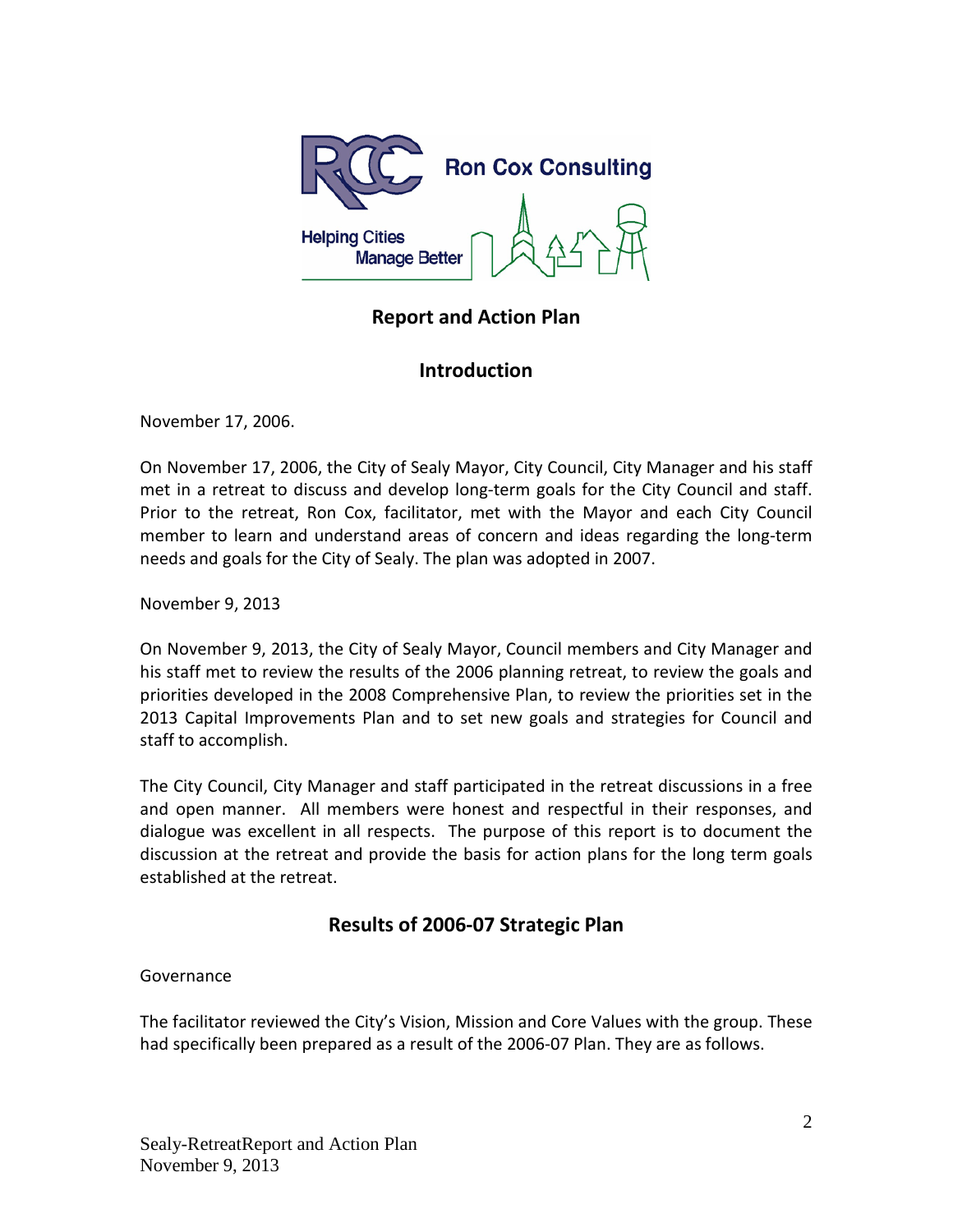#### **Vision**

#### **The City of Sealy is dedicated to preserving our history of excellence while continually investing in our future of progress.**

#### **Mission**

**The City of Sealy will strive to assure the highest quality of life for those who choose to live, work, and play here while protecting the City's economic well-being for current and future generations.**

#### **Core Values**

In the course of discussions in 2006-07 regarding various issues, the Council and staff identified several key values associated with the community. These are not exhaustive by any means, but those identified are listed below.

- Strong work ethic
- Respect among Council, staff and the citizens
- Strong community support and involvement
- Adherence to strong moral principals
- Emphasis on family
- Strong community pride

These were later translated in to the following **Core Values Statement**.

#### **"I CARE"**

#### **I - Integrity**

- **C - Customer Care**
- **A - Accountability**
- **R - Reliability**
- **E - Excellence**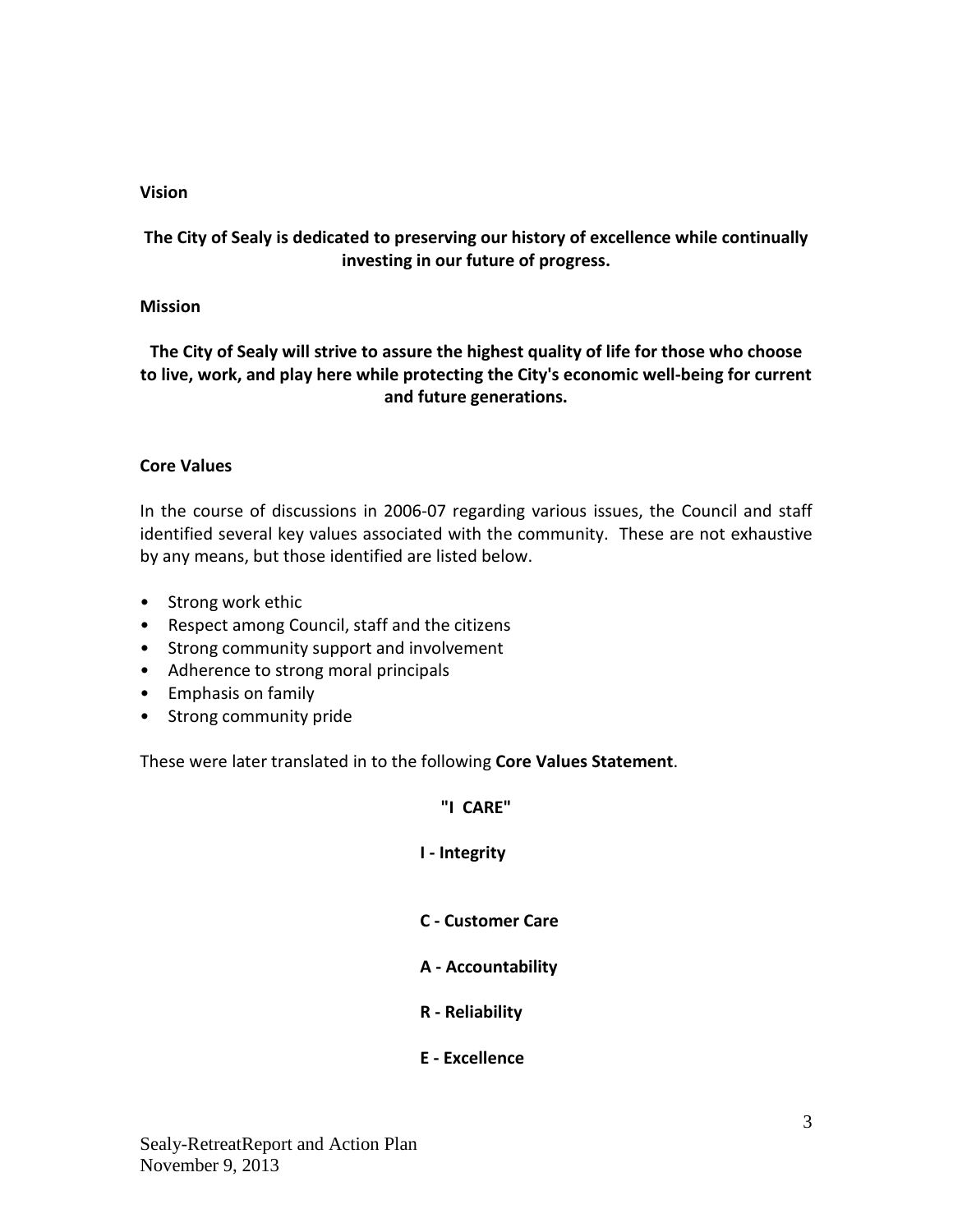### **Report on 2007 Strategic Plan**

The City Manager reported on progress made on the goals set in 2007.

#### **Planning Goals:**

- Develop a Comprehensive Plan
	- o Complete the Plan and begin implementation by July 2008. –Completed-
- Support the Library Board in the development of the library.
	- $\circ$  Meet with the Library Board by March, 2007. Ongoing Donations have increased by 10%.
- Create a clean and orderly appearance on major thoroughfares through proper development standards. –Ongoing- Mowing I-10 area; monthly litter pick up; tree limb service; leaf pickup; restrictive sign ordinances, landscape requirements for commercial development signature intersections; promotional banners for city.
	- o Review applicable ordinances and standards and report to Council initial findings. – Completed.

#### **Economic Development Goals:**

- Provide a city that allows citizens to live, shop, work, play, learn and worship in Sealy. – Ongoing -
- Attract businesses that create primary jobs and career opportunities in Sealy. Ongoing - A list of new businesses was provided to the Council including Blencor, ABC Domes, Landy's Energy, Wildcats, Goodwill, Palais Royale, Jin's, China Buffet, Dollar General, Family dollar, Washington Tractor, Gray industrial, DaVita Clinic, Urgent Care Clinic, Avery's Grill, Quick Stop, Enterprise Crude expansion project.
- Create and adopt a comprehensive financial incentive policy to maximize the financial resources of the City. – Completed and available on SEDC website -
- Encourage investment in infrastructure to enhance economic development. Ongoing – Invested over \$700,000 in utility infrastructure at the FM 3538 and I-10 area; \$70,000 sanitary sewer line expansion for the Blencor project; \$1.6 million new water lines, rehabilitation of sanitary sewer with new water and gas lines on Highway 36 prior to TxDOT project.
- Enhance the medical facilities and medical capabilities in the City. Ongoing .

### **Community Goals:**

- Establish vision and mission statements for the City. Completed -
- Improve communication between developers and the City staff. Ongoing -. Significant improvements have been made with new staff and new processes in place.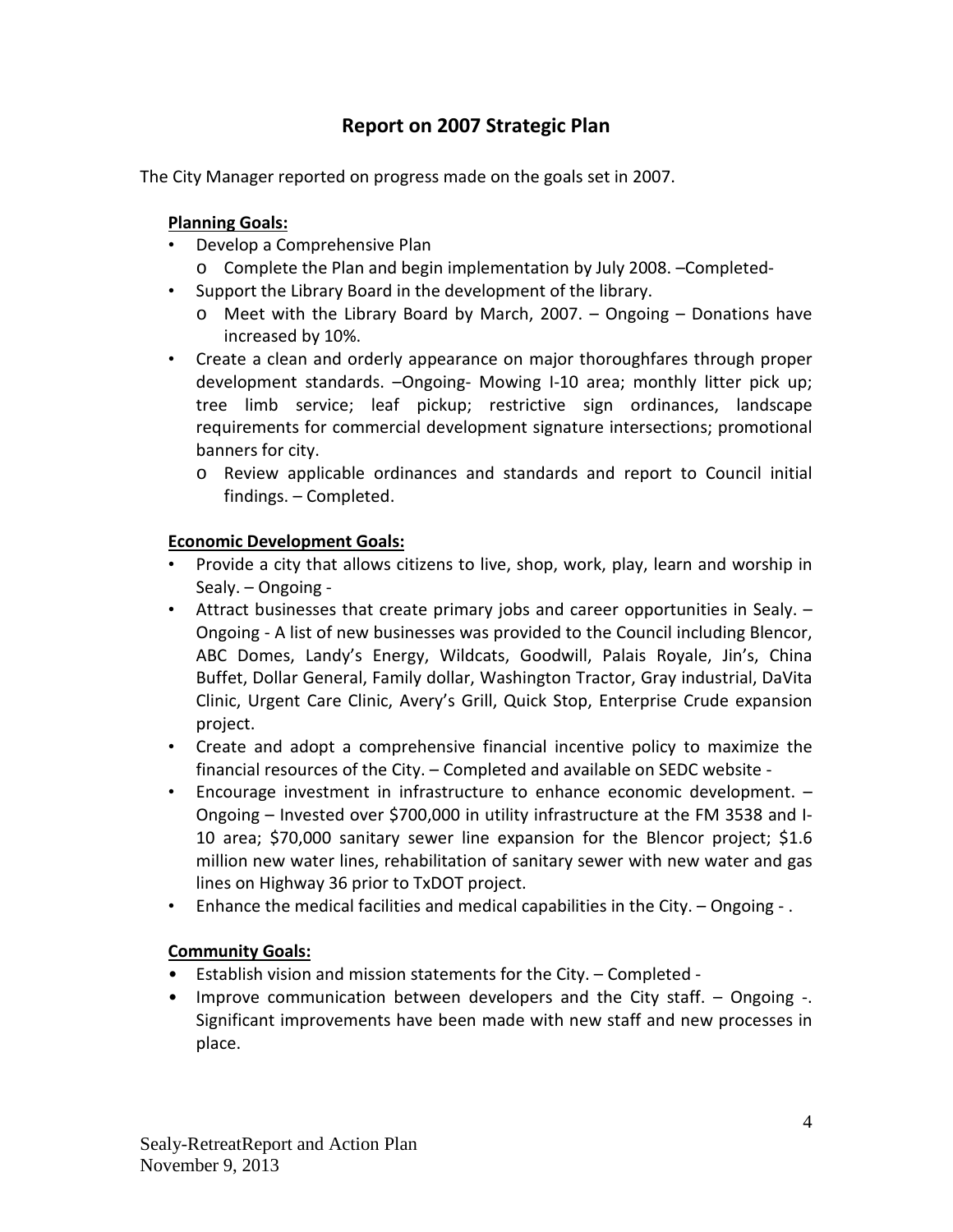• Establish, gain, and maintain trust among the citizens. – Ongoing -. It was noted the City Manager recently received an award from the Chamber of Commerce for his work in the community.

### **Education Goals:**

- Provide educational opportunities for citizens to be fully educated in Sealy (K-16, vocational and technical education). – Ongoing – Developed the Blinn College campus in Sealy.
- Support opportunities for youth development and education. Ongoing YMCA programs implemented and growing. New Memorial Park providing new recreational activities.

### **Issues and Concerns**

The facilitator led the Council and staff in a discussion of issues and concerns currently identified. A considerable amount of time was devoted to fully discussing these issues and concerns. Later in the meeting, they were grouped within the Areas of Emphasis outlined above. The Council and staff broke into groups, discussed the identified issues and concerns and established new strategies. These strategies are outlined in the Strategic Plan below.

### **Confirmation of Priorities**

#### **2009 Comprehensive Plan**

The staff reviewed the priorities outlined in the 2009 Comprehensive Plan. The objective was to confirm the priorities established at that time continue to be the priorities of the Council. After a thorough review of the priorities contained in Table 5.1 Action Agenda of the Comprehensive Plan, it was agreed these priorities continue to be appropriate.

In order to provide a consistent plan of action, the Council instructed the new initiatives brought forward in this planning process be incorporated into the Comprehensive Plan Table 5.1. After Council review it is to be presented to the citizens (forum or method not discussed) to determine their priorities. Following that, the Council will adopt the priorities.

#### **2013 Capital Improvements Plan**

The staff also reviewed the priorities outlined in the 2013 Capital Improvements Plan (CIP), as outlined in the Sealy Planning/Capacity/Building Project Plan prepared and adopted by the City Council. The staff reviewed Table 8.6 and discussed the specific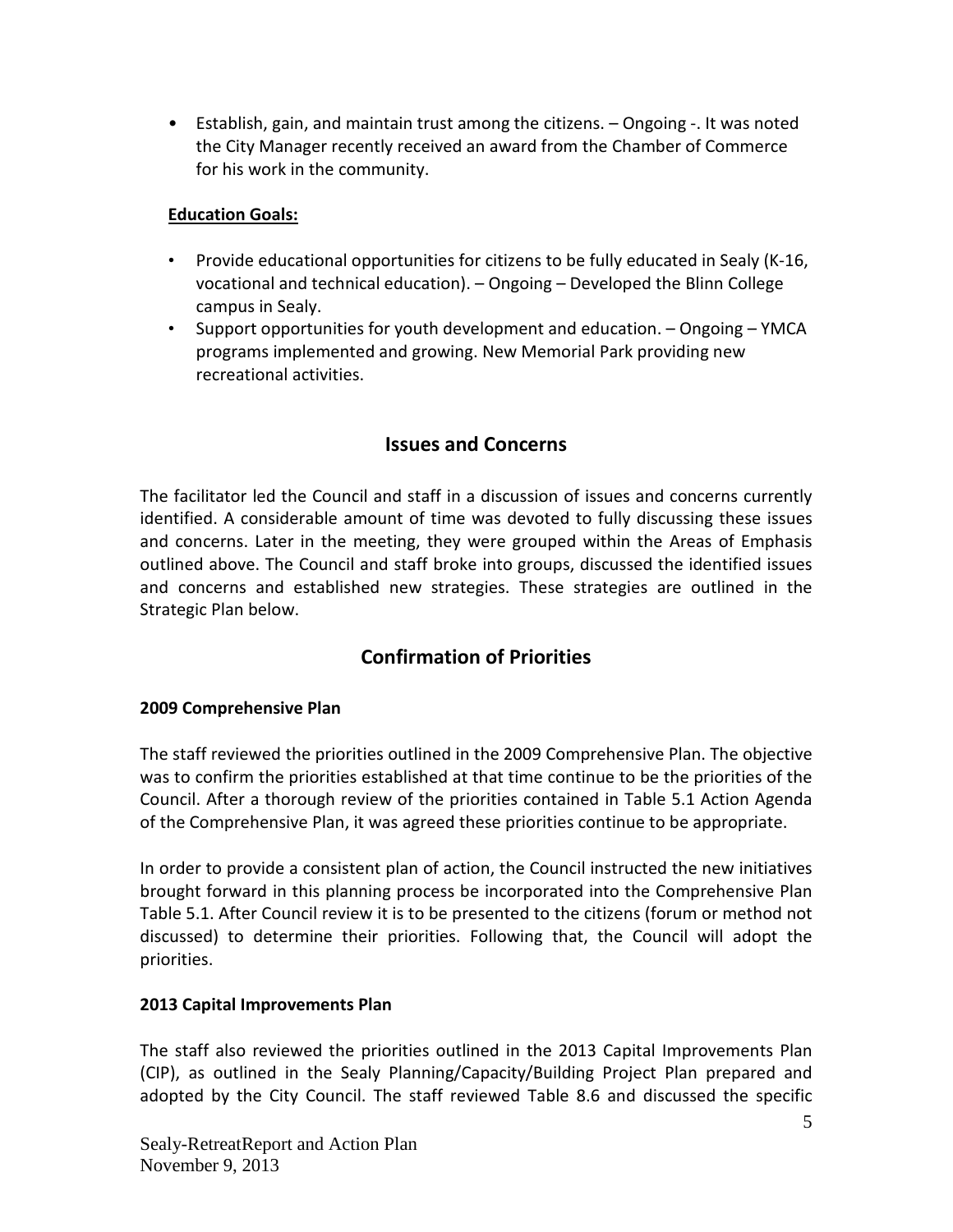projects outlined in that Table. The Council agreed again on the priorities established and added projects as follows. These projects are to be prioritized.

### **• Public Safety Facility**

- o Purchase and installation of a generator for the new Public Safety building.
- o Purchase and installation of covered parking to protect the electronic equipment in the police vehicles from summer heat.
- o Fencing the back perimeter of the Public Safety Building for added security.

### **• Park Improvements**

- o Phase II of new City Park.
- o Construction of a multipurpose park facility.
- o Construction of the "Lazy River" water feature.

### **• I-10 Southside Feeder Road**

These projects will be added to the CIP, and then considered in the annual appropriations budget.

### **Action Plan and Adoption of Strategic Plan**

Following the retreat, staff met to develop an action plan for the developed strategies. The result of their work is outlined in the Strategic Plan attached. Of note, the staff recognized the Area of Emphasis entitled Planning was not named properly for the goals set in that category. They recommend renaming the Area of Emphasis to Communication. In addition, the CIP discussion lent itself to creating two additional Areas of Emphasis entitled Utilities and Infrastructure and Quality of Life.

Reporting to Council on the progress of the Plan will be done on a quarterly basis.

The plan was adopted by City Council September 23, 2014.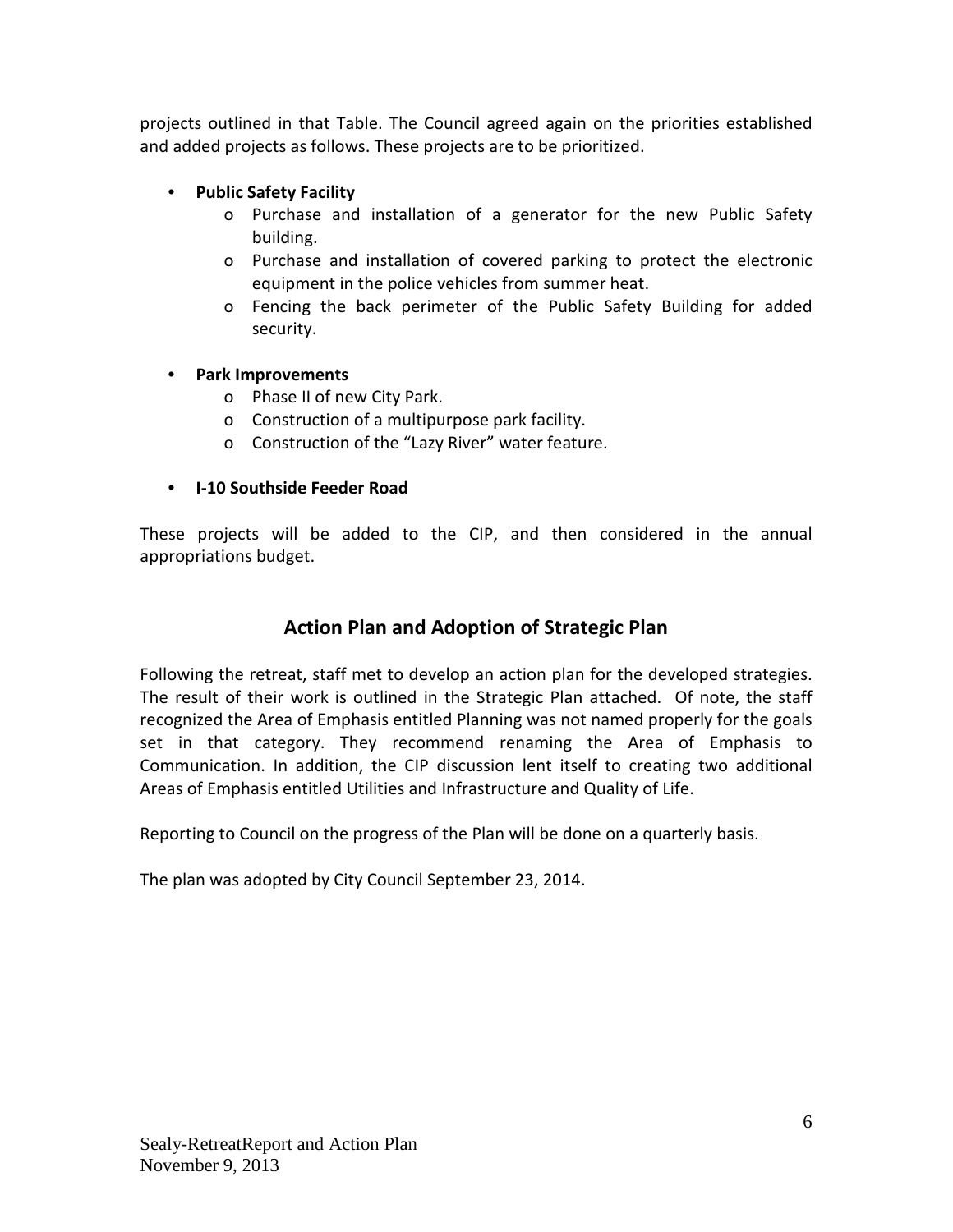**Strategic Plan 2013-14**

**City Council/Staff**

## **Retreat**

**November 9, 2013**

**Adopted September 23, 2014**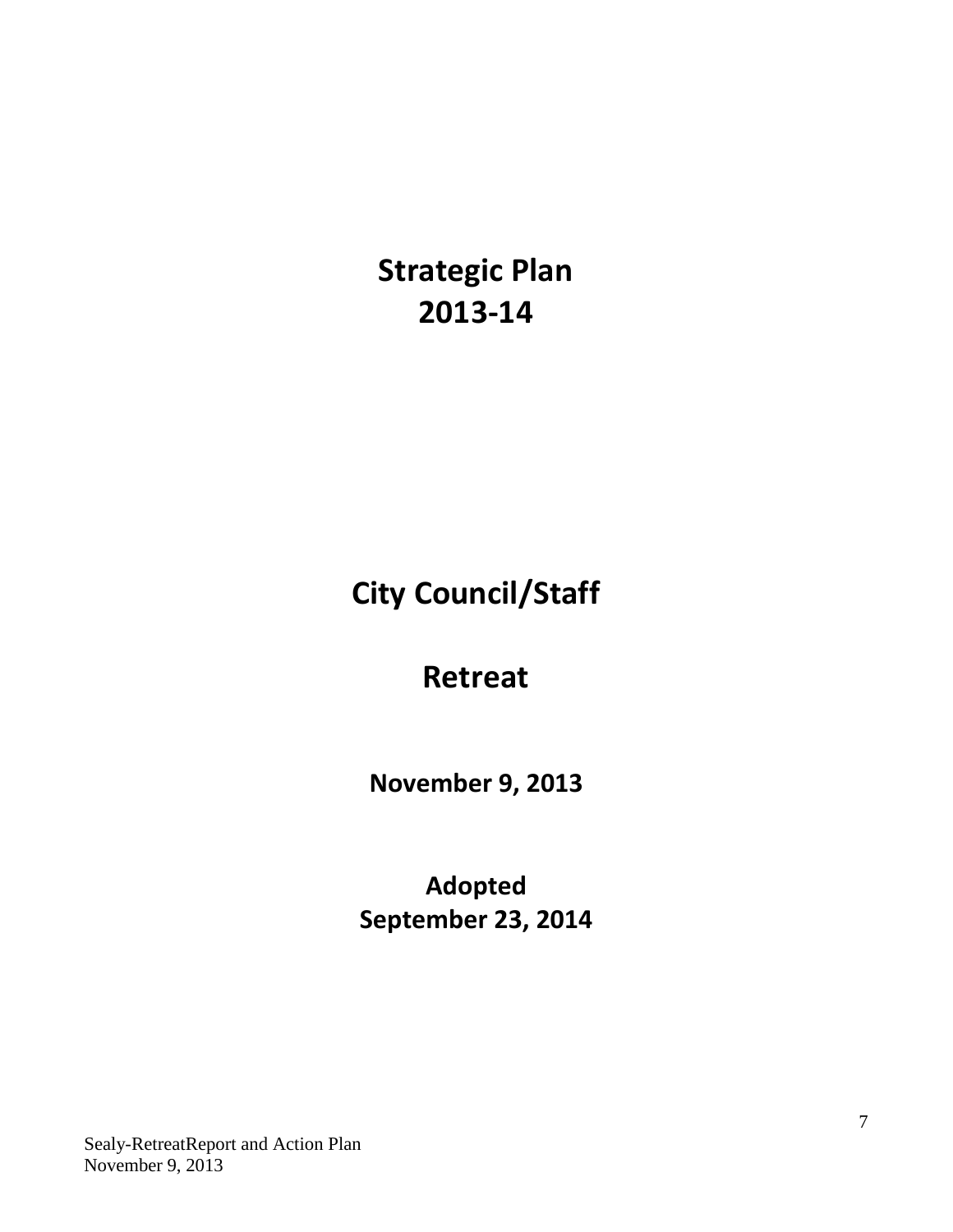# **Vision Statement**

**The City of Sealy is dedicated to preserving our history of excellence while continually investing in our future of progress.**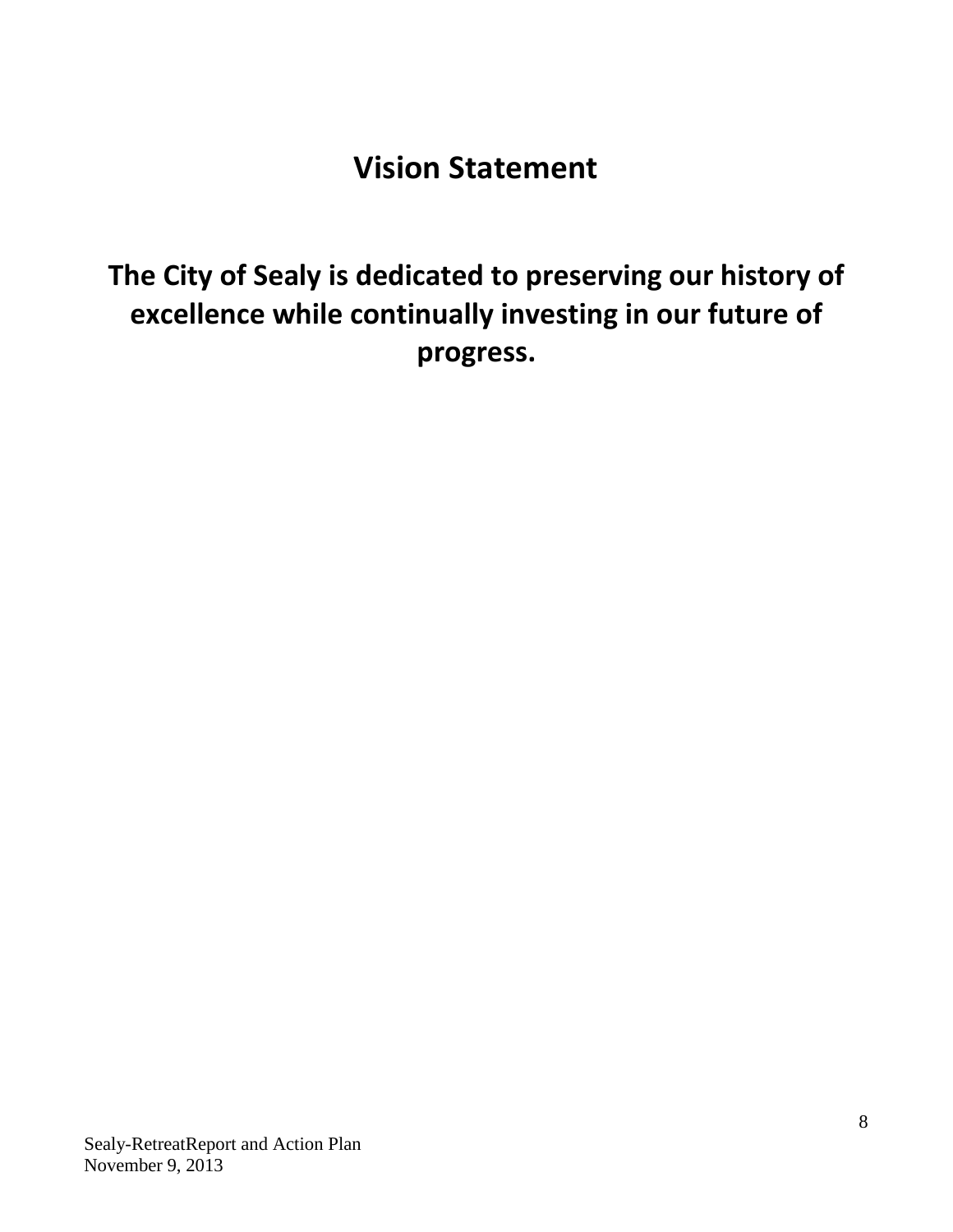# **Mission Statement**

**The City of Sealy will strive to assure the highest quality of life for those who choose to live, work, and play here while protecting the City's economic well-being for current and future generations.**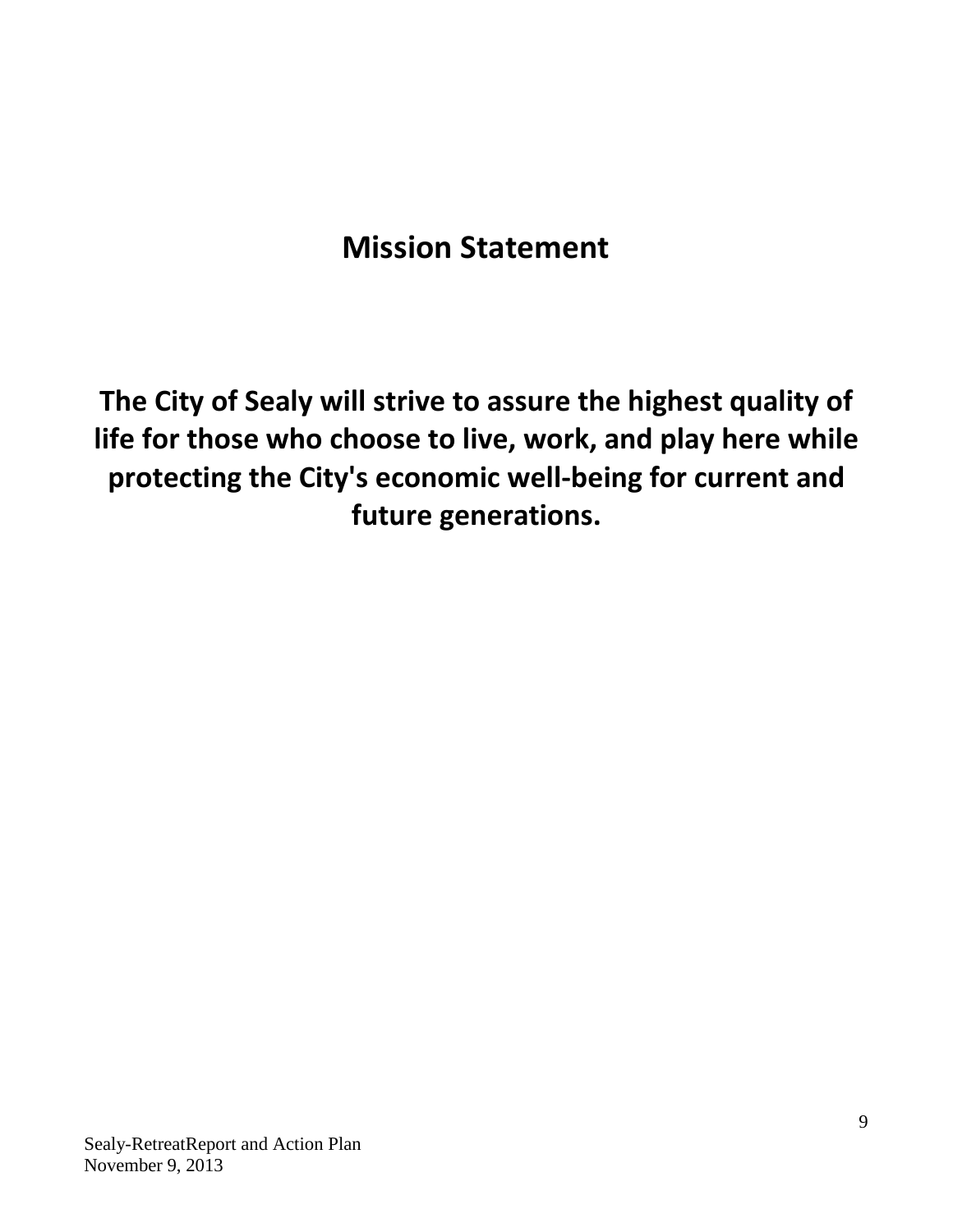**Core Values**

**"I CARE"**

**I - Integrity**

**C - Customer Care**

**A - Accountability**

**R - Reliability**

**E - Excellence**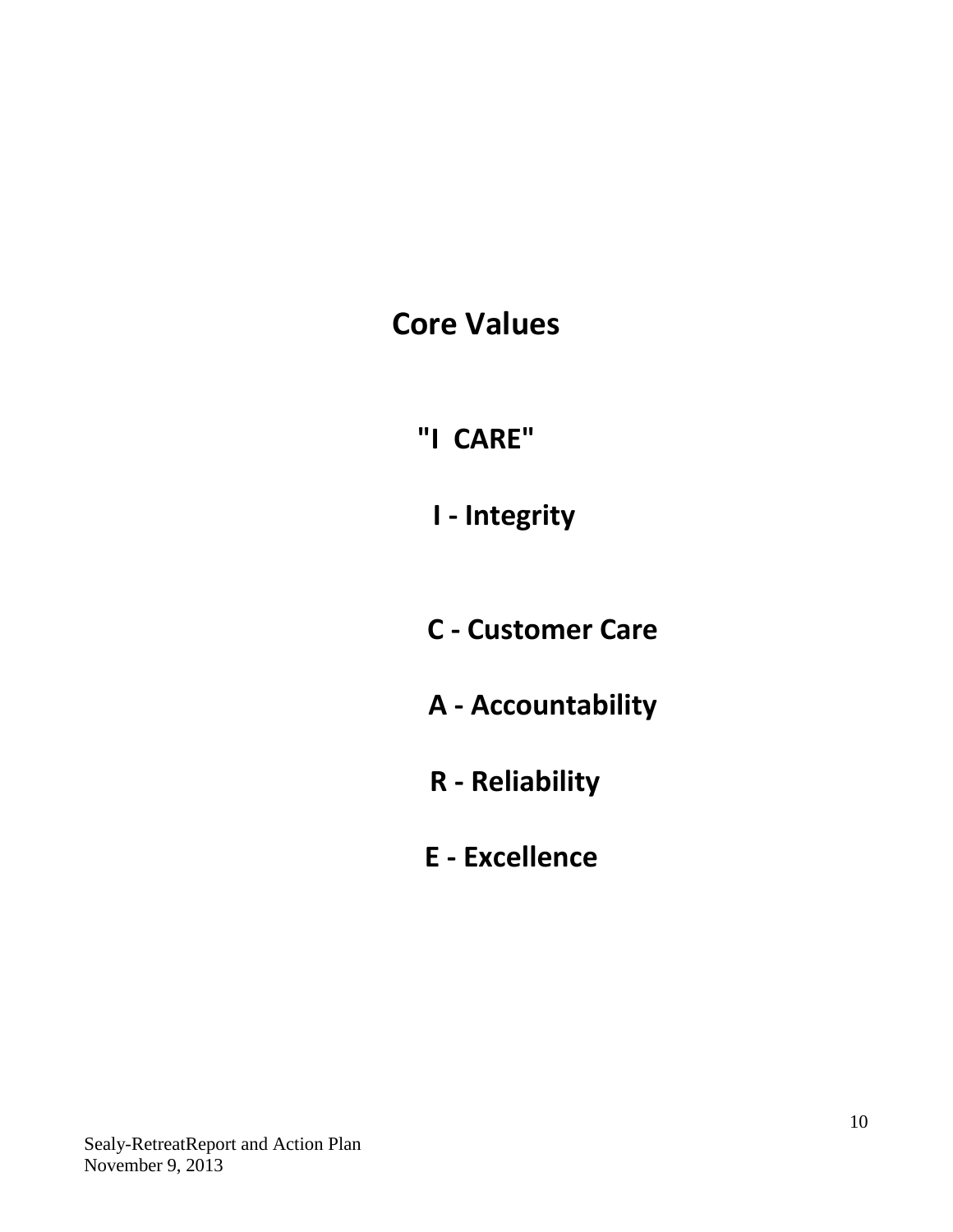## **Communication**

**Strategy: Communicate to the citizens of Sealy by providing them current and up-todate information about City projects, goals, meetings, services, etc.**

### **Team Assignments:**

- **Facilitator** Krisha Langton
- **Team members** Executive Team
- **Partners** Community Foundations, AT&T, Boards/Committees/Commission members, Chamber of Commerce, Newspaper, County, Sealy ISD, Blinn College

### **Action Plan:**

- Meet with Team and Partners
- Set priorities for Goals
- Develop
	- o Action Steps
	- o Krisha to do quarterly newsletter and annual report. Staff will need to respond to requests for information.
	- o Developing a meeting schedule for meeting directly with Sealy ISD Board
	- o Timeline
	- o Costs

## **2007 Ongoing Goals**

• Create a clean and orderly appearance on major thoroughfares through proper development standards.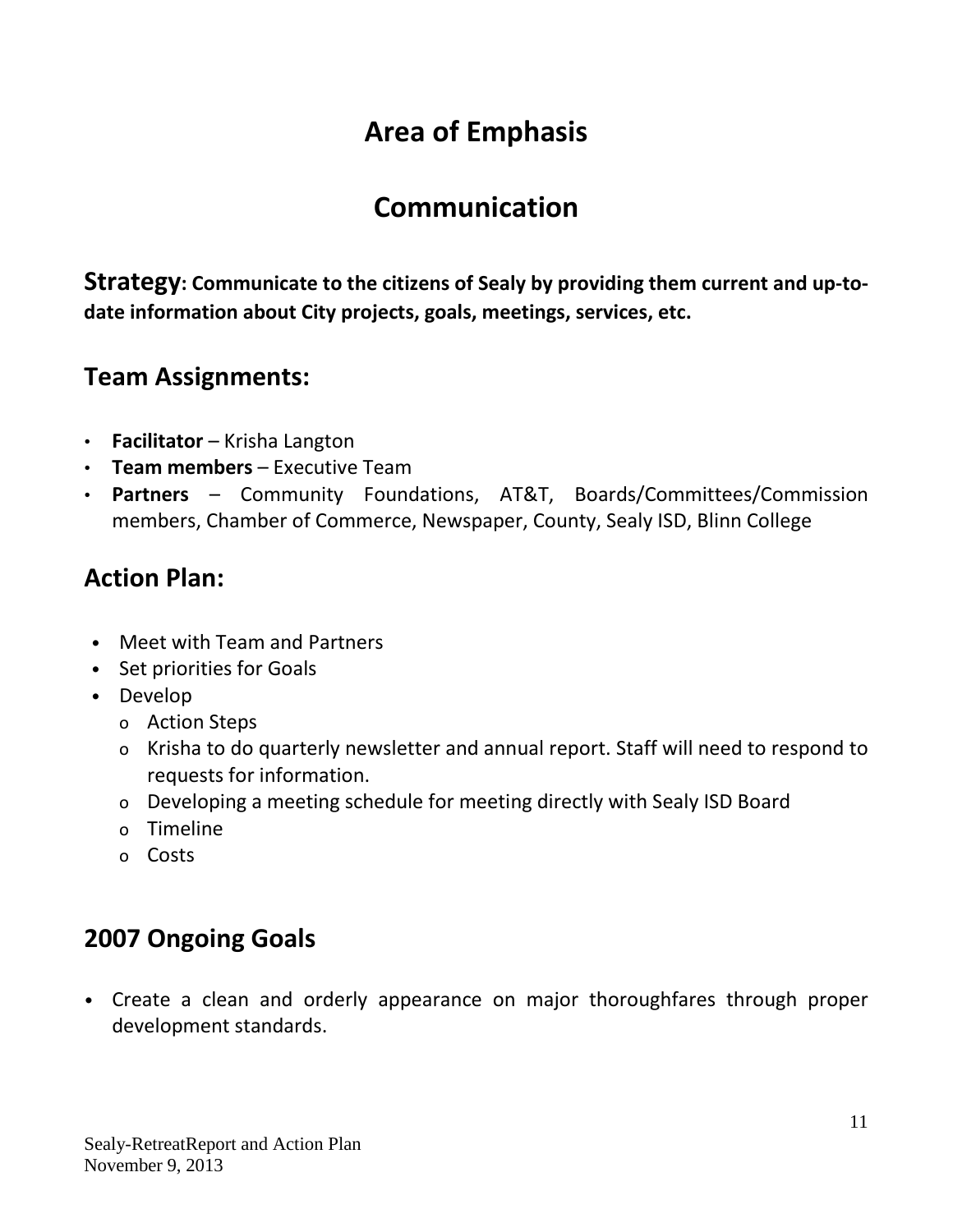## **2013 Goals**

- Provide annual performance reports to the citizens.
- Mayor to give an annual "State of the City" address.
- Establish a plan to identify available land for purchase to provide an economic development incentive. (Note: This is a duplication to a similar strategy in Economic Development.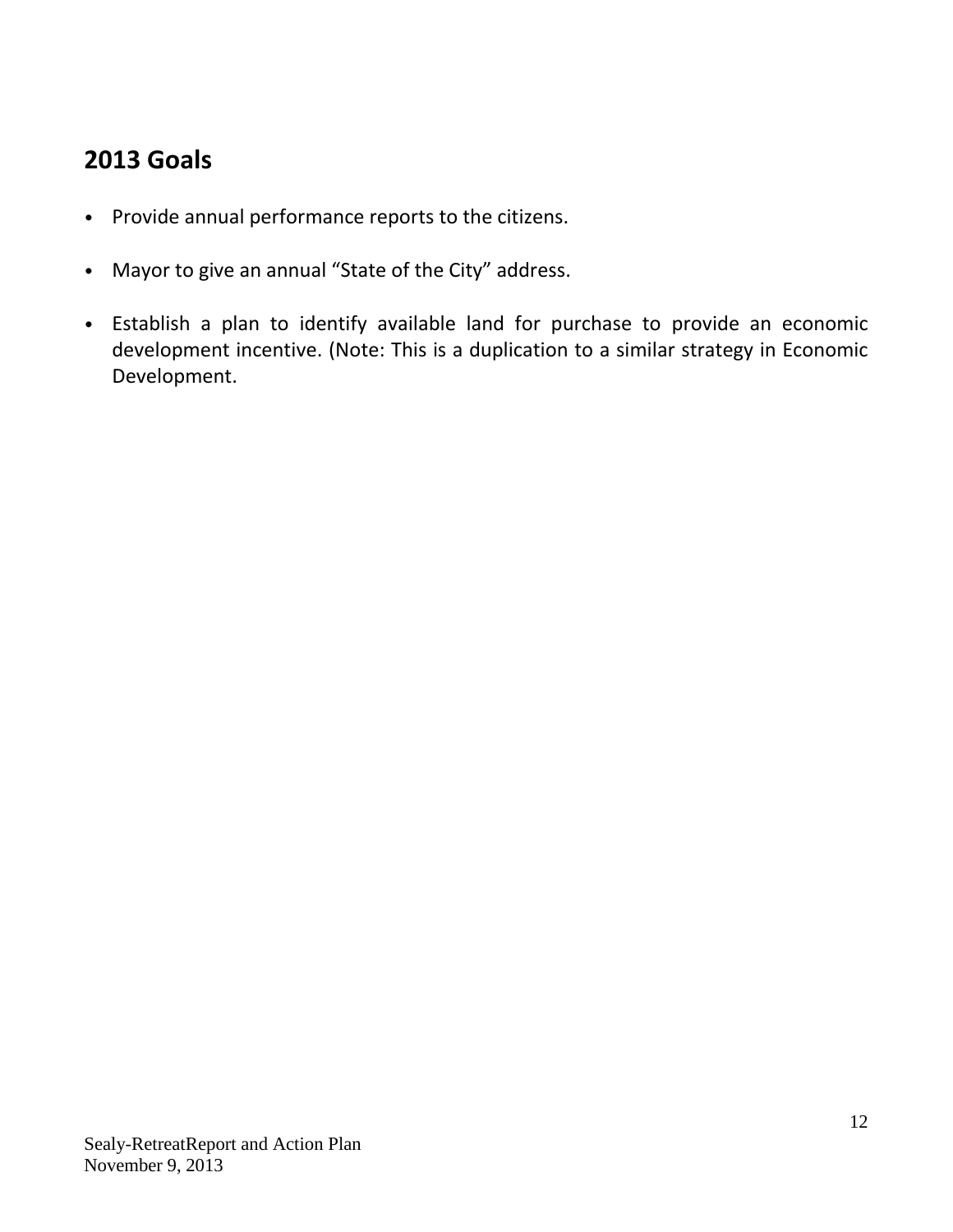## **Economic Development**

**Strategy: Update the current tax incentive policy as one of a number of tools local policyholders have for stimulating and encouraging economic development.**

### **Team Assignments:**

- Facilitator Kim Meloneck
- Team Members Kimberly Judge, Jim Cook, David Ondruch, Jimmy Wright, Dayl Cooksey, Toni Franklin, Steven Kutra.
- Partners ED Board, Planning Board, CenterPoint, AT&T, County; EMS Board, Property owners; realtors; engineers, Hospital Trust.

## **Action Plan:**

- Meet with Team and Partners held meeting
- Set priorities for Goals
- Develop
	- o Action Steps
	- o Timeline
	- o Costs

## **2007 Ongoing Goals**

- Provide a city that allows citizens to live, shop, work, play, learn and worship in Sealy.
- Attract businesses that create primary jobs and career opportunities in Sealy.
- Encourage investment in infrastructure to enhance ED.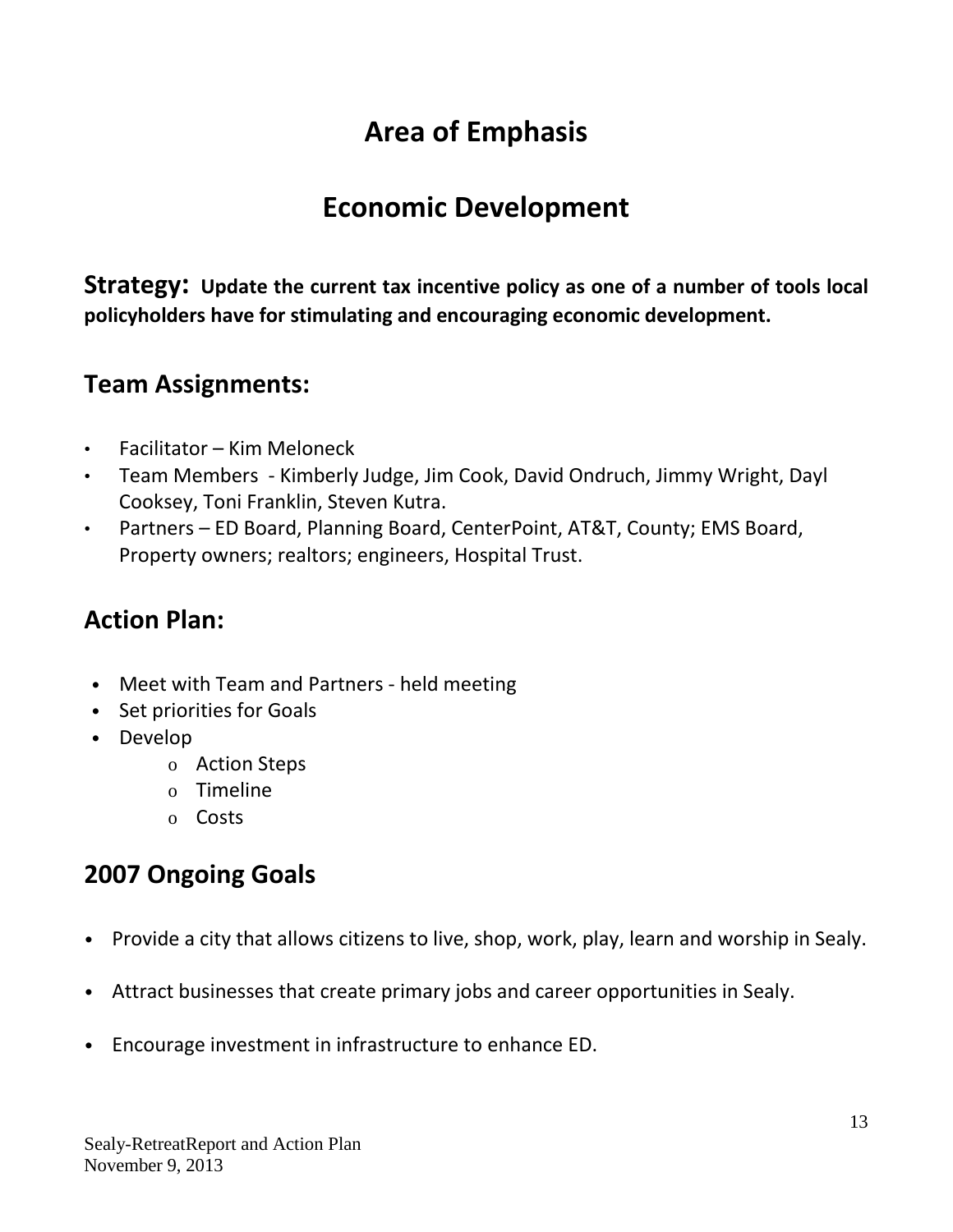## **2013 Goals**

- Develop a Marketing Plan for the city.
- Update the Buxton Reports and promote the results.
- Develop a plan for the establishment/reestablishment of the hospital district for the creation of a regional trauma center.
- Update the Incentive Policy
	- o Explore the possibility of providing land as an additional incentive to tax abatement.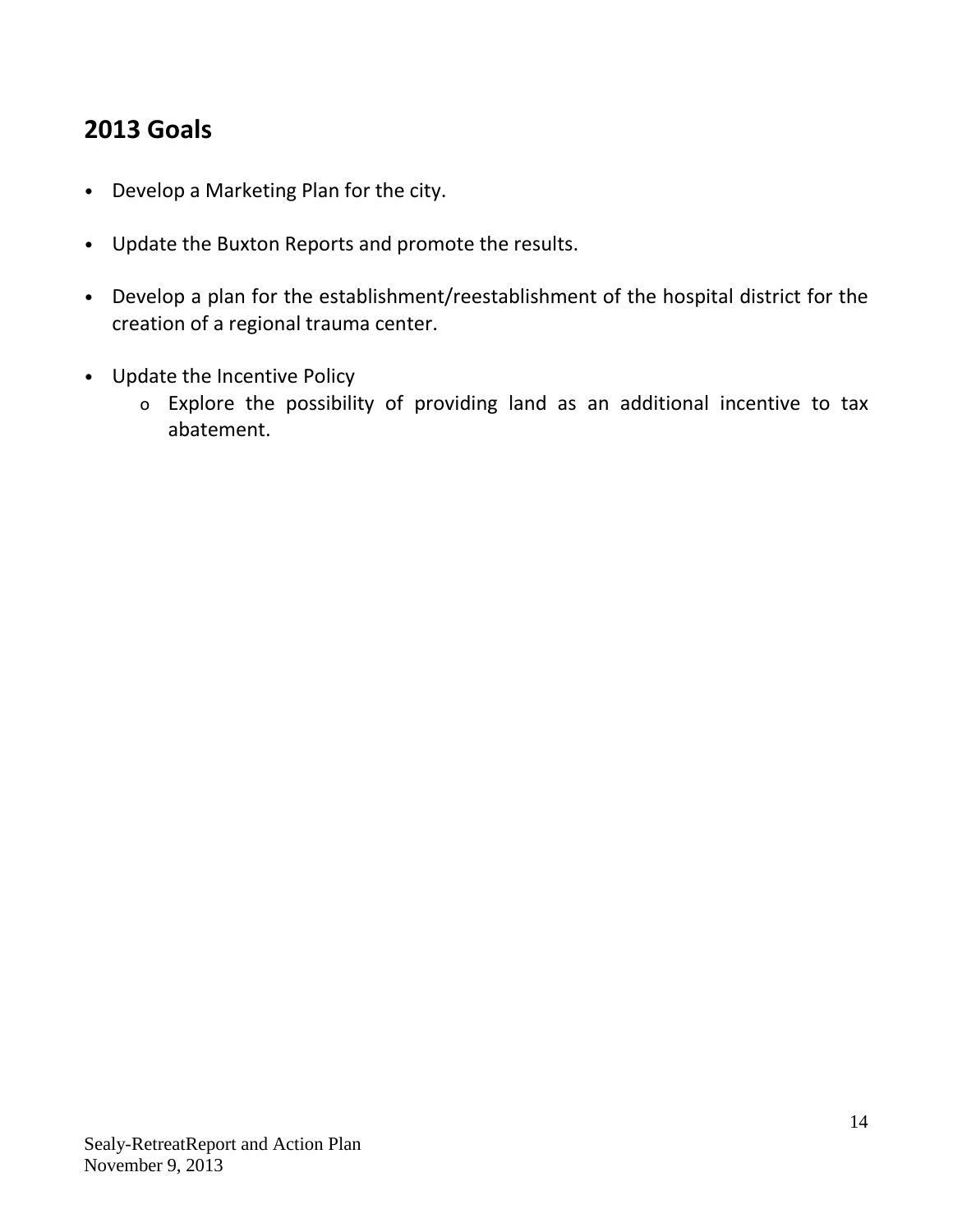## **Community Development**

**Strategy: Develop a community environment that Sealy residents can be proud of with emphasis on amenities to enhance life, work, and play.**

### **Team Assignments:**

- Facilitator Toni Franklin
- Team Members Kim Meloneck, Kimberly Judge, Kim Watson, Chrissy McGee, Jim Cook, Perry Strauss, John Tollett
- Partners Downtown Association, Mainstreet Advisory Board, Texas Historical Commission, Chamber of Commerce, Downtown business owners, Nancy Naron

## **Action Plan:**

- Meet with team and partners
- Set goals and priorities
- Develop
	- o Action steps
	- o Timeline
	- o Costs

## **2007 Ongoing Goals**

- Improve Communications between developers and city staff.
- Establish, gain, and maintain trust among the citizens.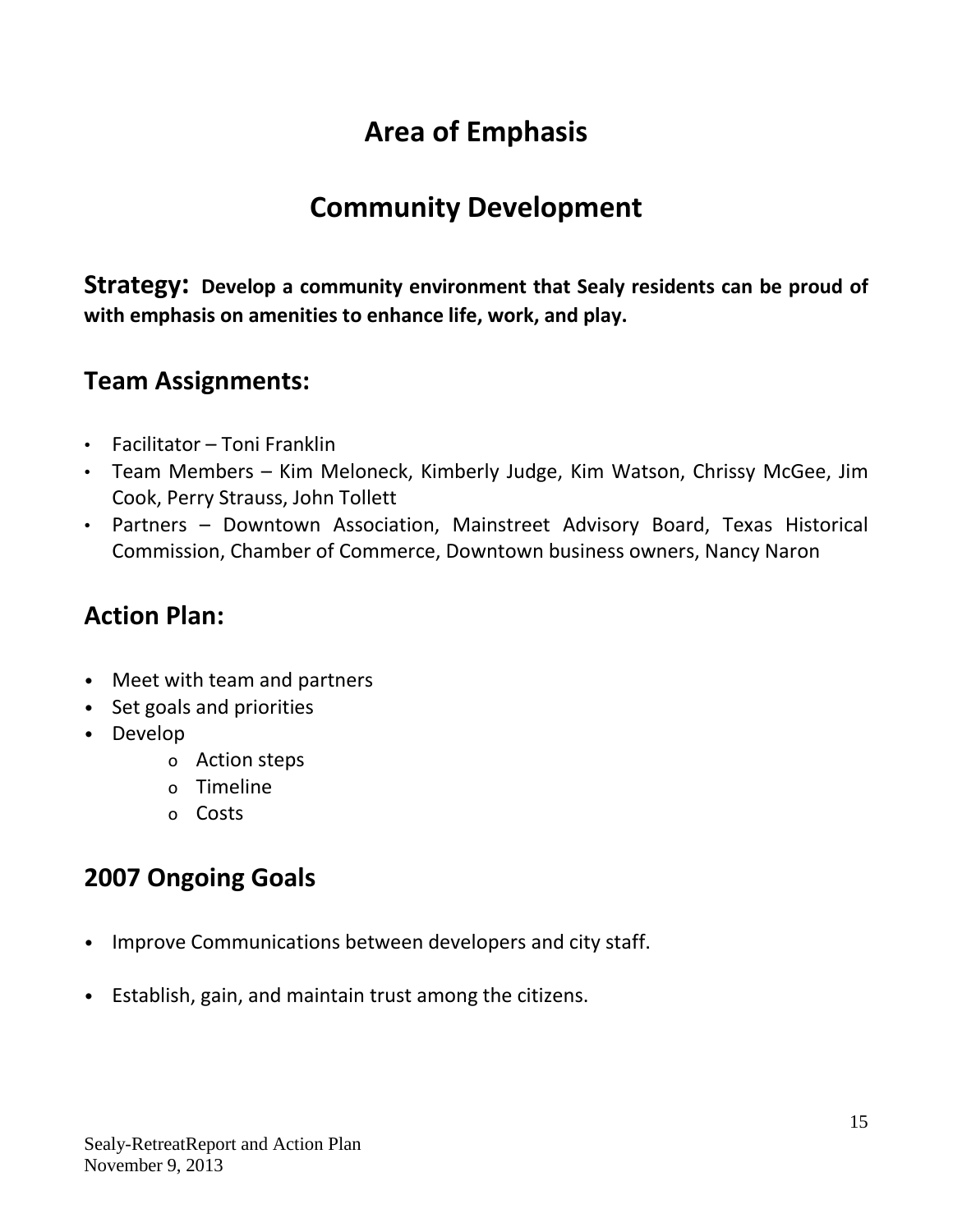## **2013-14 Goals**

- Brand the historical downtown.
	- o Build a marketing strategy.
	- o Focus on old mattress factory
	- o Create walking tour of downtown using historical photos of Sealy, describing old town
- Design a uniform signage program
	- o Utilize color and signage for all major access arteries and for public buildings
	- o Include a planned maintenance schedule.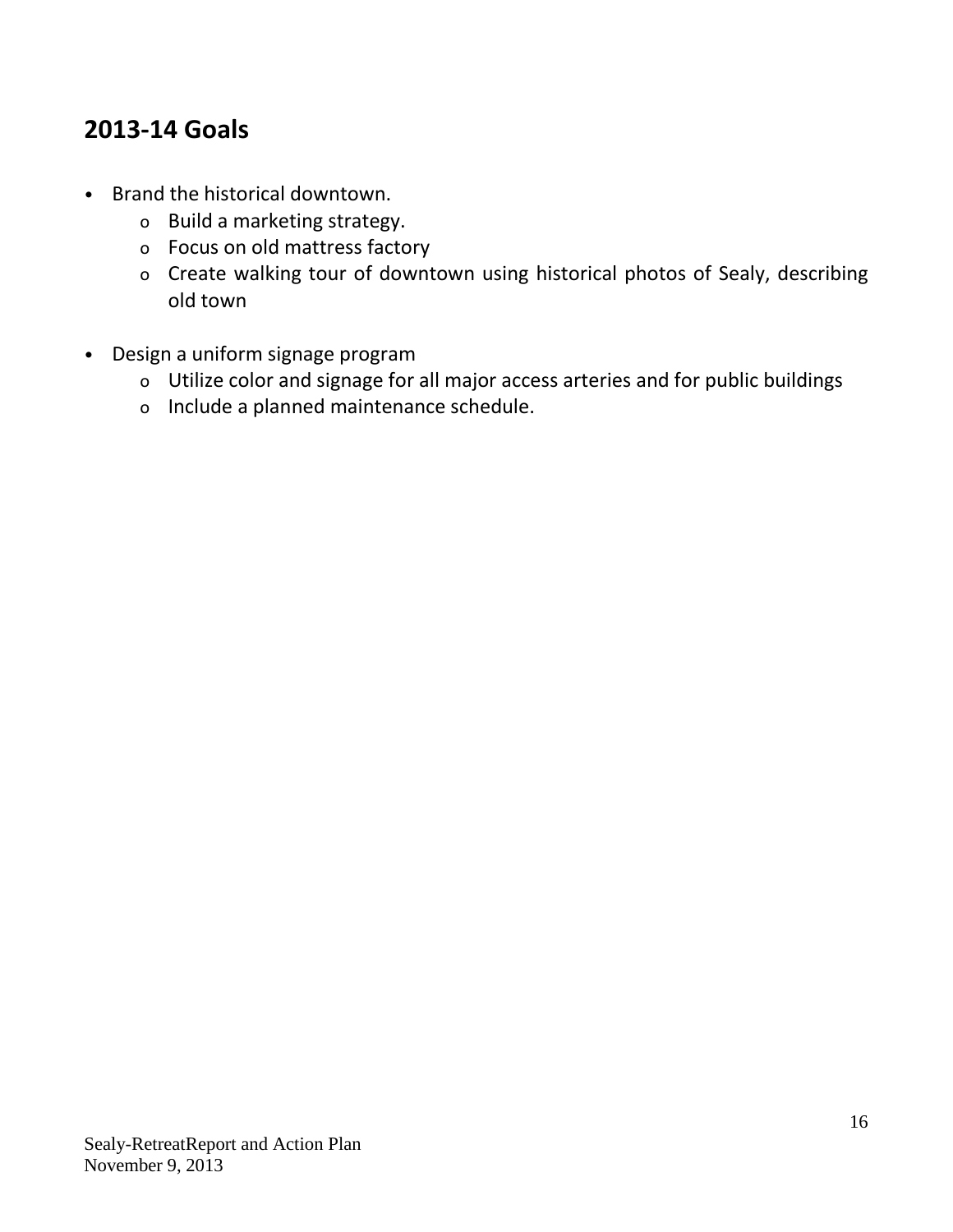## **Education**

**Strategy: Provide educational opportunities for the Citizens of Sealy and promote the development of our youth for the betterment of the Sealy Community.**

### **Team assignments:**

- Facilitator Dayl Cooksey
- Team Members Kim Meloneck, Kim Watson, Chris Coffman
- Partners Blinn College, Sealy ISD, Library Board, YMCA, Friends of the Library

### **Action Plan:**

- Meet with team and partners
- Set goals and priorities
- Develop
	- o Action steps
	- o Timeline
	- o Costs

## **2007 Ongoing Strategies**

- Provide educational opportunities for citizens to be fully educated in Sealy.
- Support opportunities for youth development and education.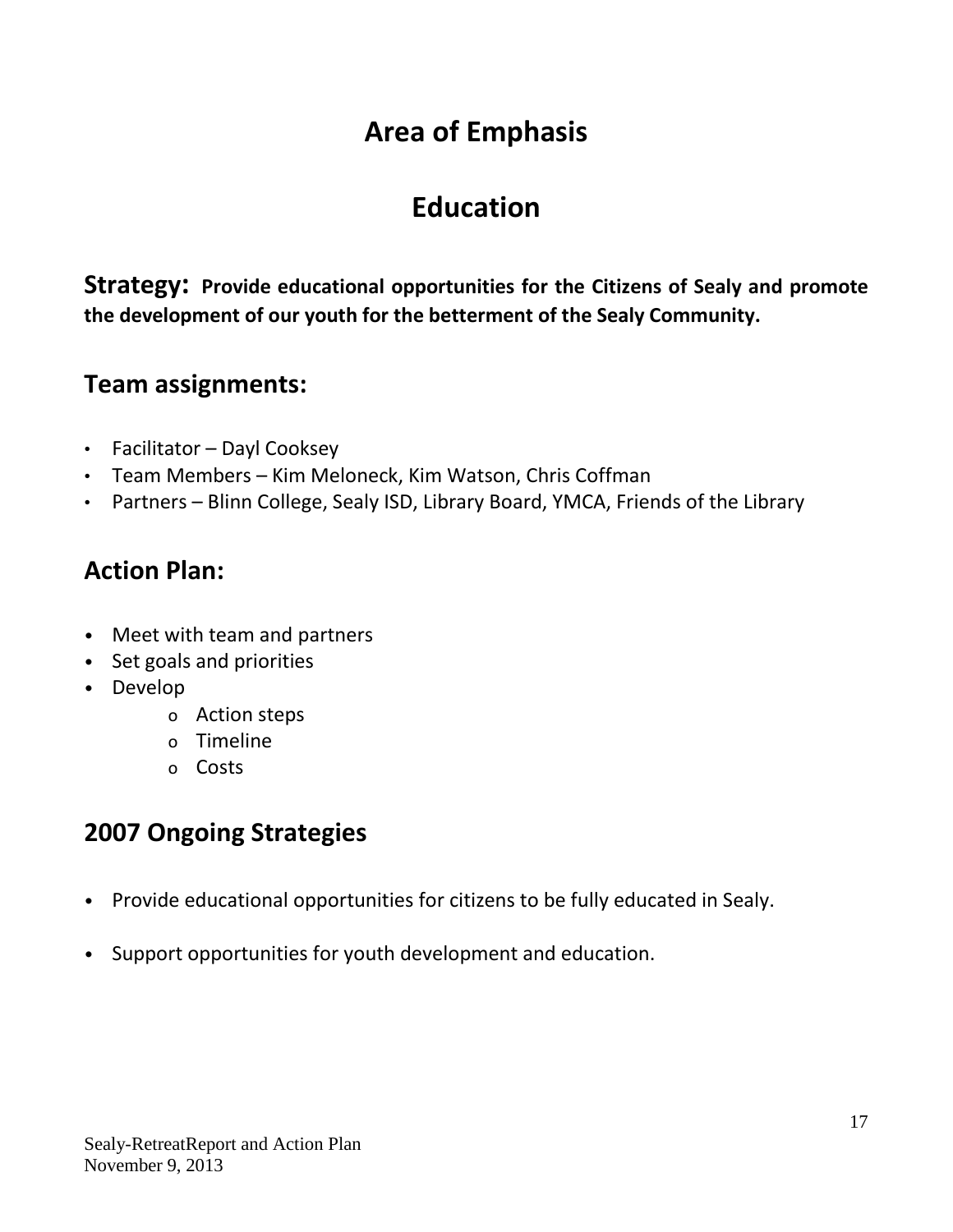## **2013-14 Strategies**

- Conduct monthly workshops with SISD and Blinn to discuss improvements and constraints to educational programs.
- Review and make recommendations regarding moving the library under the city's administration.
	- o Work with Blinn College to transform the facility to a media/resource center.
- Include more online and offline training for Council and staff, utilizing TML and other resources.
- Develop a Charter amendment to require Council training and define minimal requirements.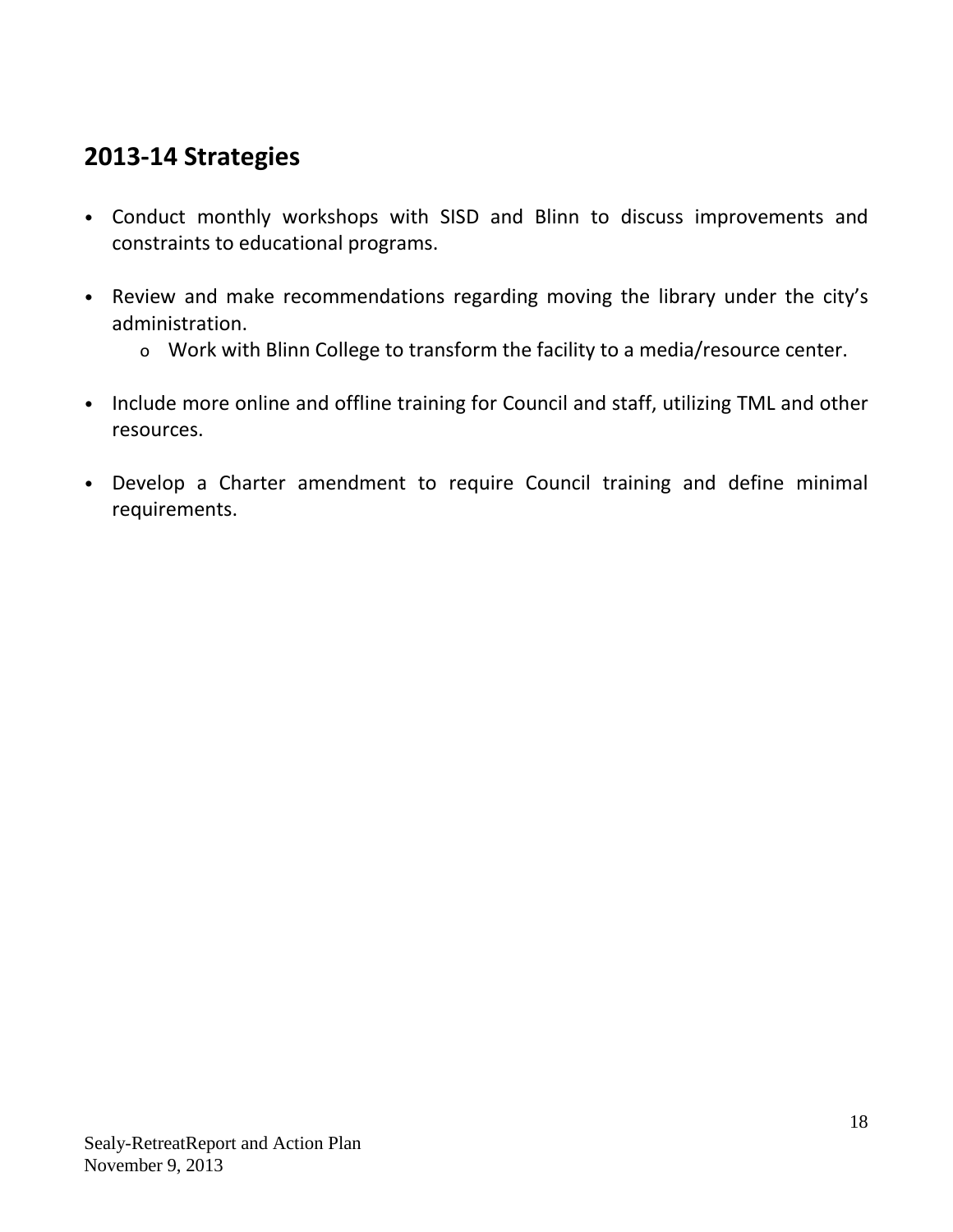## **Utilities and Infrastructure**

**Strategy: Provide utilities and infrastructure in a manner that will encourage controlled, targeted, efficient, green and aesthetically pleasing development.**

### **Team Assignments:**

- Facilitator Jim Cook
- Team Members John Tollette, Jonathan Kloss, Jimmy Wright, Kimberly Judge, Kim Meloneck
- Partners CenterPoint, O'Malley Engineers, developers, TxDOT, Eagle Rock, TCEQ, contractors, County

## **Action Plan:**

- Meet with team and partners
- Set goals and priorities
- Develop
	- o Action steps
	- o Timeline
	- o Costs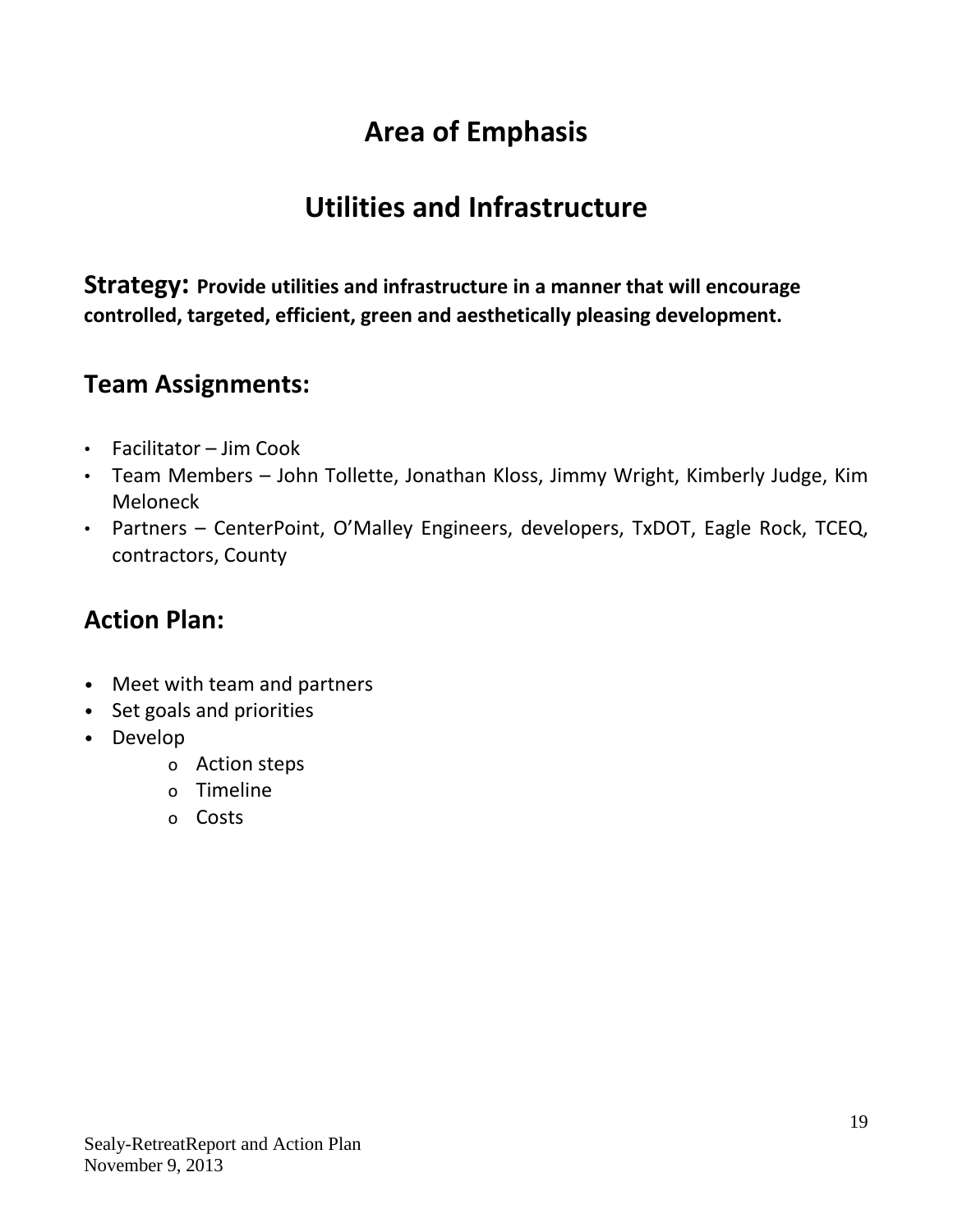# **Capital Improvements Program 2014**

| <b>Priority</b> | <b>Project Area</b>     | <b>Description</b>                                                    | <b>Amount</b> |
|-----------------|-------------------------|-----------------------------------------------------------------------|---------------|
|                 |                         |                                                                       |               |
|                 |                         | <b>Public Safety</b><br>Improvements                                  | \$275,000     |
|                 |                         | <b>City Hall</b><br>Expansion/Renovation                              | \$2,200,000   |
|                 | Economic<br>Development | IH-10 Southside Frontage<br>Road                                      |               |
|                 | <b>Public Works</b>     | <b>Drainage Improvements-</b><br><b>Channel near Allen's</b><br>Creek | \$300,000     |
|                 |                         | Storm Drainage-FM 3538                                                | \$125,000     |
|                 | <b>Utilities</b>        | North Water Well<br>Complex                                           | \$2,500,000   |
|                 |                         | South Water Well<br>Complex                                           | \$1,700,000   |
|                 |                         | <b>Water SCADA Controls</b>                                           | \$600,000     |
|                 |                         | <b>Highway 36 Wastewater</b><br>Extensions                            | \$1,650,000   |
|                 |                         | <b>FM 3013 Gas Extensions</b>                                         | \$500,000     |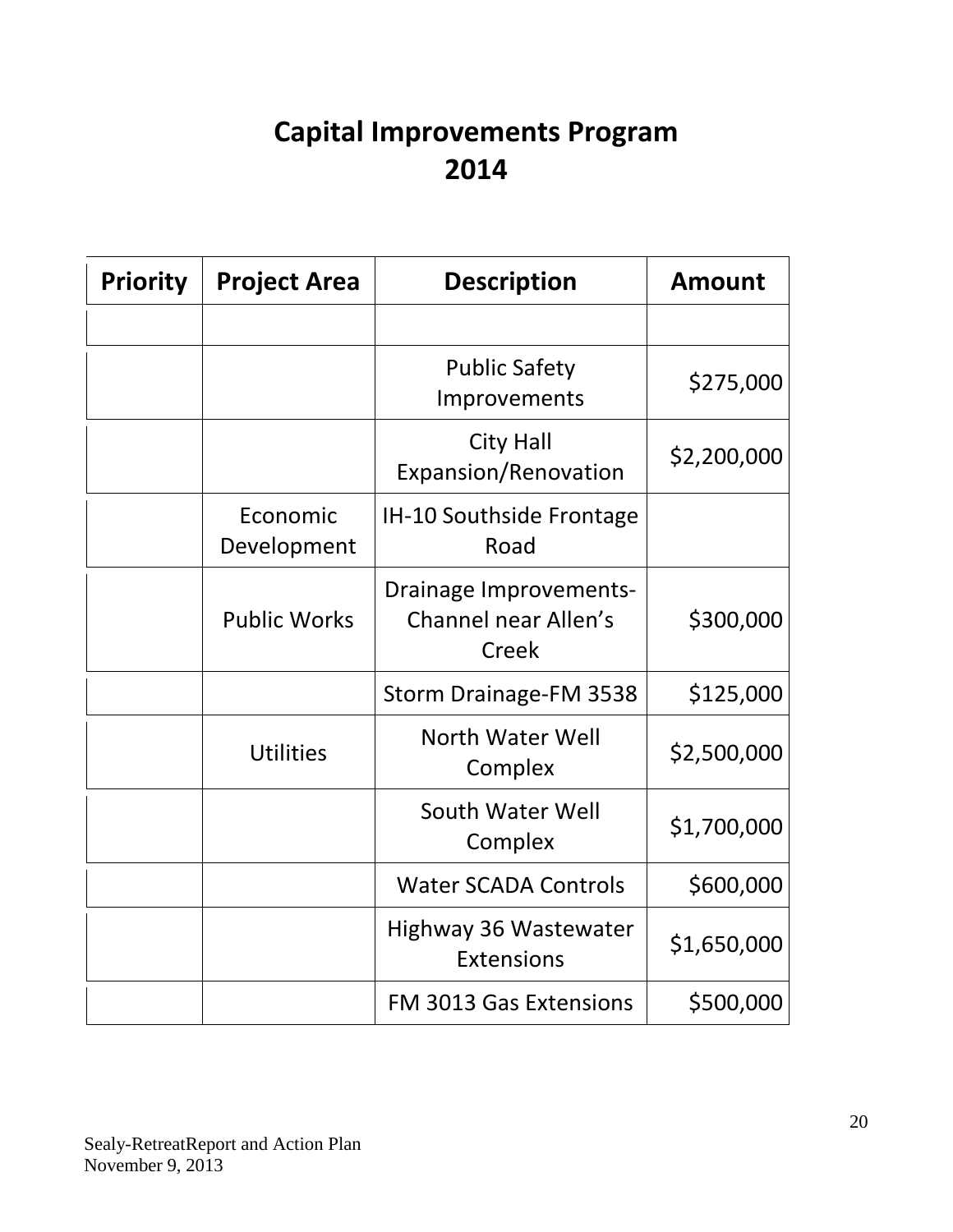# **Quality of Life**

**Strategy: Controlling the future growth of Sealy by implementing these strategies to ensure Sealy remains a high quality community in which to live, work, play, and worship.**

### **Team Assignments:**

- Facilitator: Chris Coffman
- Team Members: John Tollette, Kim Watson, Kim Meloneck, Jim Cook, Captain Reeves, Lawrence Siska, Toni Franklin
- Partners: ED Board, architect, Parks Board, Little League Board, Cryan Foundation, Sealy Community Foundation, Levine Foundation, Selman Foundation, Leroy Zapalac, Crime Prevention experts

## **Action Plan:**

- Meet with team and partners
- Set goals and priorities
- Develop
	- o Action steps
	- o Timeline
	- o Costs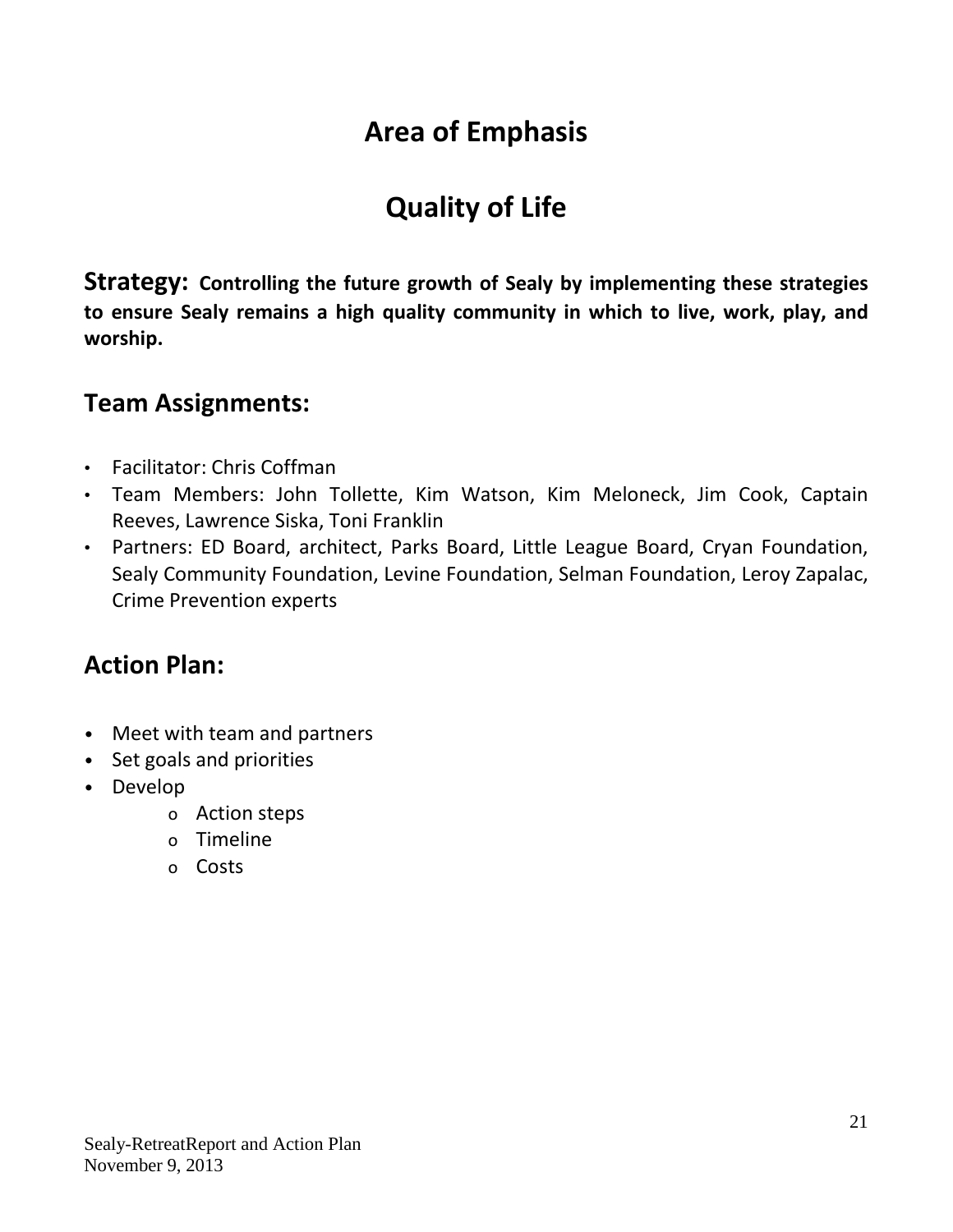# **Quality of Life Initiatives**

| <b>Priority</b> | <b>Project Area</b>    | <b>Description</b>               | <b>Amount</b> |
|-----------------|------------------------|----------------------------------|---------------|
|                 |                        |                                  |               |
|                 | <b>Facilities</b>      | <b>Baseball Complex</b>          | \$2,500,000   |
|                 |                        | Phase Two-Cryan<br>Park          |               |
|                 |                        | Amenities<br>Improvements        |               |
|                 | <b>Quality of Life</b> | Green practices<br>projects      |               |
|                 |                        | Neighborhood<br>protection       |               |
|                 | <b>Staffing</b>        | <b>Public Safety</b><br>staffing |               |
|                 |                        |                                  |               |
|                 |                        |                                  |               |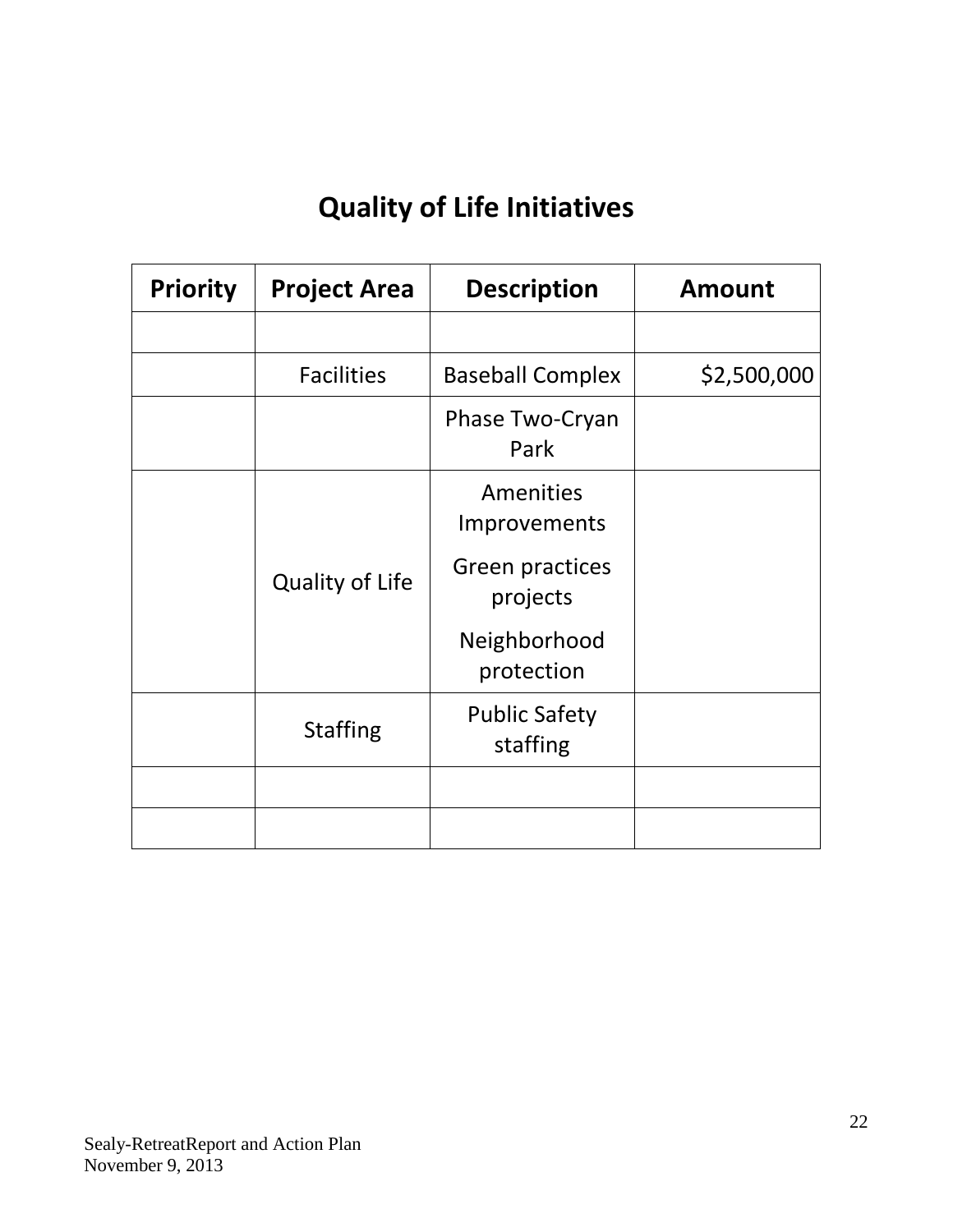|                                                                                                                                                | <b>City of Sealy</b>                                                                                                                                                                                                                                                                   |                                                                                  |                                                                                                        |  |
|------------------------------------------------------------------------------------------------------------------------------------------------|----------------------------------------------------------------------------------------------------------------------------------------------------------------------------------------------------------------------------------------------------------------------------------------|----------------------------------------------------------------------------------|--------------------------------------------------------------------------------------------------------|--|
|                                                                                                                                                | 2014 Strategic Plan                                                                                                                                                                                                                                                                    |                                                                                  |                                                                                                        |  |
|                                                                                                                                                | <b>Area of Emphasis: Communication</b>                                                                                                                                                                                                                                                 |                                                                                  |                                                                                                        |  |
| Policy Statement: Communicate to the citizens of Sealy by providing them current and up-to-date information about                              |                                                                                                                                                                                                                                                                                        |                                                                                  |                                                                                                        |  |
| City projects, goals, meetings, services, etc.                                                                                                 |                                                                                                                                                                                                                                                                                        |                                                                                  |                                                                                                        |  |
| <b>Strategic Initiative (priority order)</b>                                                                                                   | <b>Action Steps</b>                                                                                                                                                                                                                                                                    | <b>Budget</b>                                                                    | <b>Timeline</b>                                                                                        |  |
| <b>Strategy #1 - Quarterly Newsletters</b>                                                                                                     | · First mail out - July 2014 (electronically -<br>email, website, social media).<br>• Future newsletters will be sent electronically<br>and mailed with the City utility bills.                                                                                                        | Electronically - \$0<br>Mail with City<br>utility bills -<br>\$3,500/fiscal year | Ongoing - Quarterly<br>(January, April, July,<br>October)                                              |  |
| Strategy #2 - Annual Report                                                                                                                    | • Report prepared and presented by Mayor<br>and/or City Manager - Include info about<br>the City and its current status: financially,<br>future plans, growth, projects, etc.<br>• Present at Chamber of Commerce meeting<br>and/or Town Hall Meeting                                  | \$0                                                                              | <b>June 2015</b>                                                                                       |  |
| Strategy #3 - Quality of Life in Sealy video                                                                                                   | · Purchase equipment - camera, tripod,<br>audio, and lighting<br>• Arrange interviews with Mayor, City<br>Manager, local civic leaders, business<br>owners, etc.<br>· Video city facilities, parks, schools,<br>businesses, events, economic development,<br>Main Street Program, etc. | \$1,600                                                                          | October 2015-<br>purchase equipment<br>November 2015-<br>arrange interviews<br>December 2015-<br>video |  |
|                                                                                                                                                |                                                                                                                                                                                                                                                                                        |                                                                                  |                                                                                                        |  |
| Team Facilitator: Krisha Langton                                                                                                               |                                                                                                                                                                                                                                                                                        |                                                                                  |                                                                                                        |  |
| Team Members: Toni Franklin, Dayl Cooksey, Kim Watson, Kristin Anderson, Eric Gum                                                              |                                                                                                                                                                                                                                                                                        |                                                                                  |                                                                                                        |  |
| Partners: Community Foundations, Boards/Committees/Commission members, Chamber of Commerce, Newspaper, Fire Department,<br><b>Social Media</b> |                                                                                                                                                                                                                                                                                        |                                                                                  |                                                                                                        |  |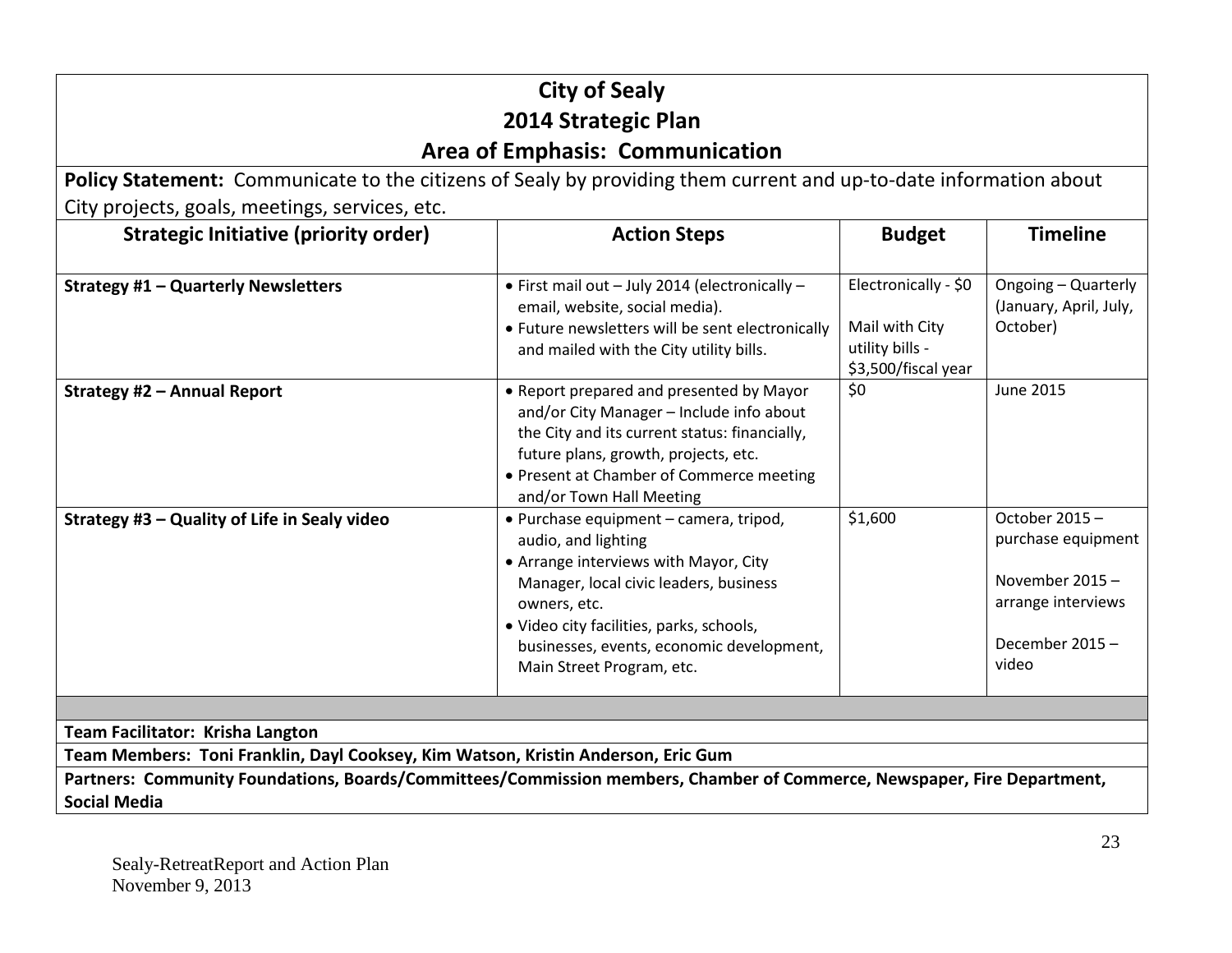| <b>City of Sealy</b><br>2014 Strategic Plan                                                                        |                                                                                                                                                                                                                                                                                                                |               |                                                         |
|--------------------------------------------------------------------------------------------------------------------|----------------------------------------------------------------------------------------------------------------------------------------------------------------------------------------------------------------------------------------------------------------------------------------------------------------|---------------|---------------------------------------------------------|
|                                                                                                                    | <b>Area of Emphasis: Economic Development</b>                                                                                                                                                                                                                                                                  |               |                                                         |
| Policy Statement: Update the current tax incentive policy as one of a number of tools local policyholders have for |                                                                                                                                                                                                                                                                                                                |               |                                                         |
| stimulating and encouraging economic development.                                                                  |                                                                                                                                                                                                                                                                                                                |               |                                                         |
| <b>Strategic Initiative (priority order)</b>                                                                       | <b>Action Steps</b>                                                                                                                                                                                                                                                                                            | <b>Budget</b> | <b>Timeline</b>                                         |
| <b>Ongoing 2007 Goals</b>                                                                                          |                                                                                                                                                                                                                                                                                                                |               |                                                         |
| Provide a city that allows citizens to live, shop, work, play,<br>and worship in Sealy.                            |                                                                                                                                                                                                                                                                                                                |               | Ongoing                                                 |
| Attract businesses that create primary jobs and career<br>opportunities in Sealy.                                  |                                                                                                                                                                                                                                                                                                                |               | Ongoing                                                 |
| Encourage investment in infrastructure to enhance<br>economic development.                                         | Various infrastructure projects have been<br>funded over the years. The SEDC<br>continues to provide financial assistance to<br>support pivotal infrastructure projects.                                                                                                                                       | \$0           | N/A                                                     |
| Strategy #1- Update incentive policy and explore the<br>possibility of providing land as an additional incentive   | • Conduct a workshop with team<br>members and partners to discuss the<br>current policy, trends and how we<br>compare to other communities.<br>• Make recommendations for<br>updates/changes to the current tax<br>incentive policy.                                                                           | \$0           | November/<br>December 2014<br>January/<br>February 2015 |
|                                                                                                                    | • Prioritize incentives and the potential of<br>creating an industrial park.<br>• Received proposal for services dated<br>February 7, 2014. Procure and<br>commission consultant to perform an<br>independent market demand and<br>feasibility analysis for the development<br>of an industrial/business park. | \$31,500      | October-December<br>2015                                |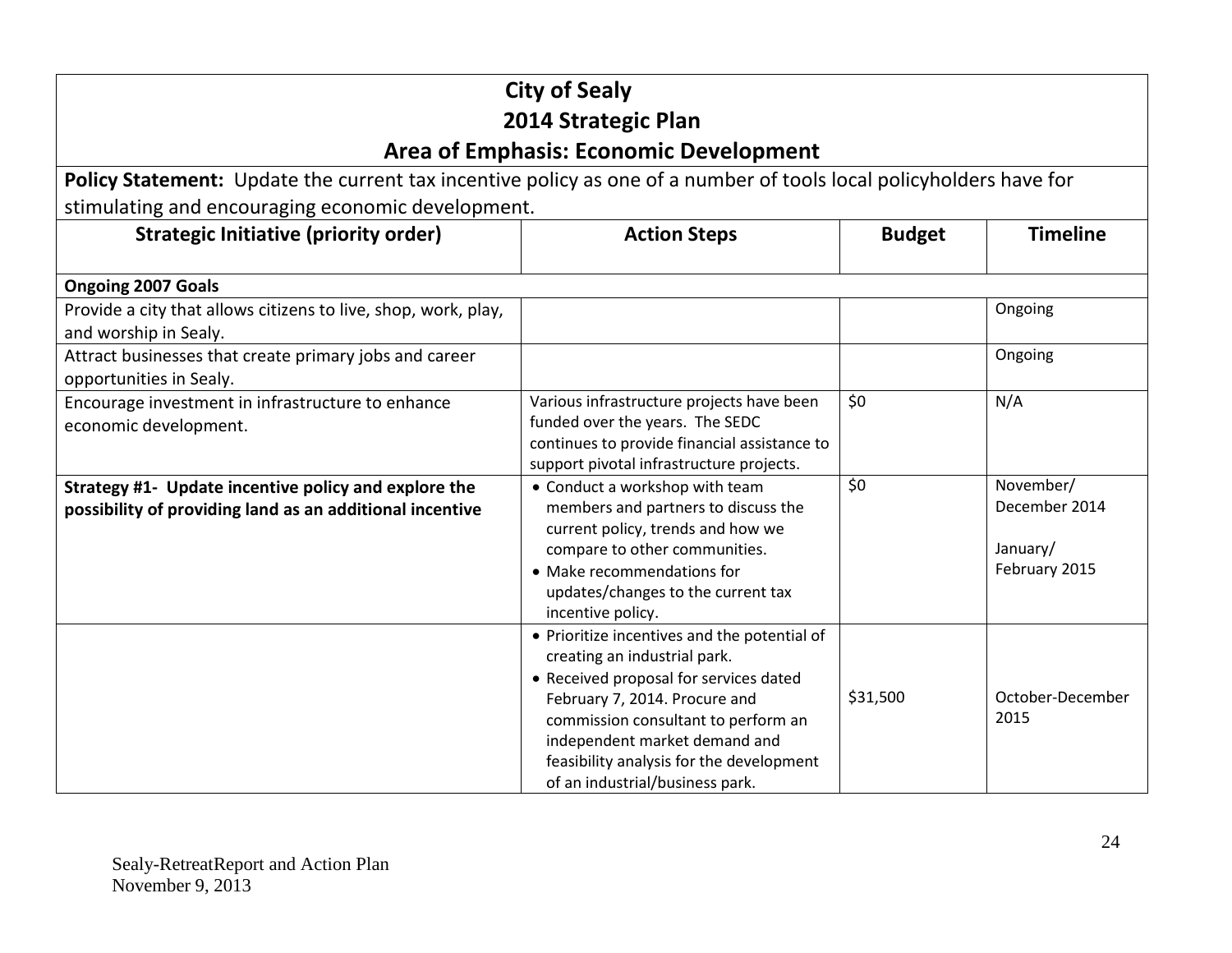| <b>City of Sealy</b>                                                                                                                             |                                                                                                                                                                                                                                                             |                                   |              |  |
|--------------------------------------------------------------------------------------------------------------------------------------------------|-------------------------------------------------------------------------------------------------------------------------------------------------------------------------------------------------------------------------------------------------------------|-----------------------------------|--------------|--|
|                                                                                                                                                  | 2014 Strategic Plan                                                                                                                                                                                                                                         |                                   |              |  |
|                                                                                                                                                  | <b>Area of Emphasis: Economic Development</b>                                                                                                                                                                                                               |                                   |              |  |
| Strategy #2 - Update the Buxton Report (retail<br>identification) and promote results                                                            | • Contacted a Buxton representative and<br>discussed current products available and<br>pricing.<br>• Other companies and opportunities exist<br>that could be explored in the future.                                                                       | \$50,000/year<br>(3 year program) | FY2015-16    |  |
|                                                                                                                                                  | • Researched and priced other sources<br>and programs that could produce data<br>reports, gap analysis and trade area<br>data.                                                                                                                              | \$1,095                           | October 2014 |  |
| Strategy #3 - Develop a plan for the establishment/re-<br>establishment of the hospital district for the creation of a<br>regional trauma center | • Contact facility hospital administrators<br>at Ben Taub, Memorial Hermann,<br>Methodist, and trauma centers in Austin<br>and San Antonio to receive comments<br>and feedback from the medical industry<br>for them to expand their network into<br>Sealy. | Unknown cost at<br>this time      | <b>TBD</b>   |  |
|                                                                                                                                                  |                                                                                                                                                                                                                                                             |                                   |              |  |
| <b>Team Facilitator: Kim Meloneck</b>                                                                                                            |                                                                                                                                                                                                                                                             |                                   |              |  |
| <b>Team Members: Randy Anderson, Jim Cook, Dayl Cooksey</b>                                                                                      |                                                                                                                                                                                                                                                             |                                   |              |  |
| Partners: Sealy Economic Development Board, Planning Commission, Centerpoint Energy, AT&T, Austin County Commissioner's Court,                   |                                                                                                                                                                                                                                                             |                                   |              |  |
| Emergency Medical Service leadership, property owners, realtors, O'Malley Engineers                                                              |                                                                                                                                                                                                                                                             |                                   |              |  |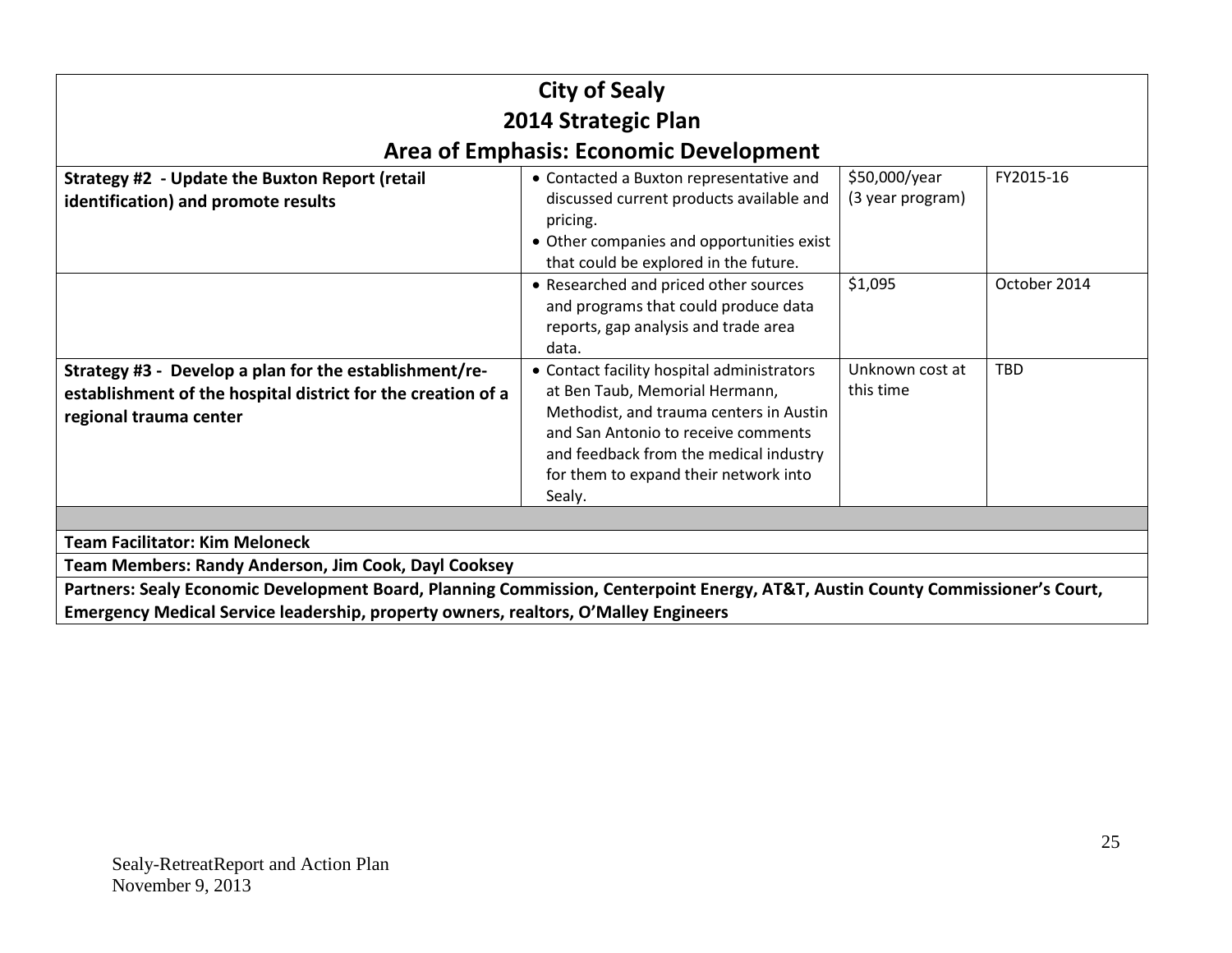|                                                                                                                      | <b>City of Sealy</b>                                                                                                                    |               |                    |  |
|----------------------------------------------------------------------------------------------------------------------|-----------------------------------------------------------------------------------------------------------------------------------------|---------------|--------------------|--|
| 2014 Strategic Plan                                                                                                  |                                                                                                                                         |               |                    |  |
| <b>Area of Emphasis: Community Development</b>                                                                       |                                                                                                                                         |               |                    |  |
| Policy Statement: Develop a community environment that Sealy residents can be proud of with emphasis on amenities to |                                                                                                                                         |               |                    |  |
| enhance life, work, and play.                                                                                        |                                                                                                                                         |               |                    |  |
| <b>Strategic Initiative (priority order)</b>                                                                         | <b>Action Steps</b>                                                                                                                     | <b>Budget</b> | <b>Timeline</b>    |  |
| <b>Ongoing 2007 Goals</b>                                                                                            |                                                                                                                                         |               |                    |  |
| Continue to provide communication to developers from city<br>staff                                                   | Newsletters, Realtor breakfasts, website<br>listing of regulations, social media                                                        | n/a           | Active and ongoing |  |
| Maintain Trust among citizens                                                                                        | Transparency of financial records, website<br>communication, social media, town hall<br>meetings, open door policy with city<br>manager | n/a           | Active and ongoing |  |
| Strategy #1 Brand the historic downtown                                                                              |                                                                                                                                         |               |                    |  |
| • Build Marketing Strategy                                                                                           | Billboard(s) provided by SEDC<br>• Determine message                                                                                    | \$30,000      | FY2014-15          |  |
|                                                                                                                      | Promotion Committee to Design Logo for<br><b>Downtown Marketing</b>                                                                     | Accomplished  | September 2014     |  |
|                                                                                                                      | Implement Logo<br>• Replace sign on Main Street office<br>• Pay Wittenburg Printing a fee to have<br>logo available for all printing    | \$1,000       | 2014               |  |
|                                                                                                                      | Engage community partners                                                                                                               | n/a           | <b>TBD</b>         |  |
|                                                                                                                      | Engage design committee                                                                                                                 | n/a           | TBD                |  |
|                                                                                                                      | Plan for visual improvements, banners, art,<br>floral, etc.                                                                             | <b>TBD</b>    | <b>TBD</b>         |  |
|                                                                                                                      | Implement energetic events, programs,<br>gatherings, etc.                                                                               | TBD           | <b>TBD</b>         |  |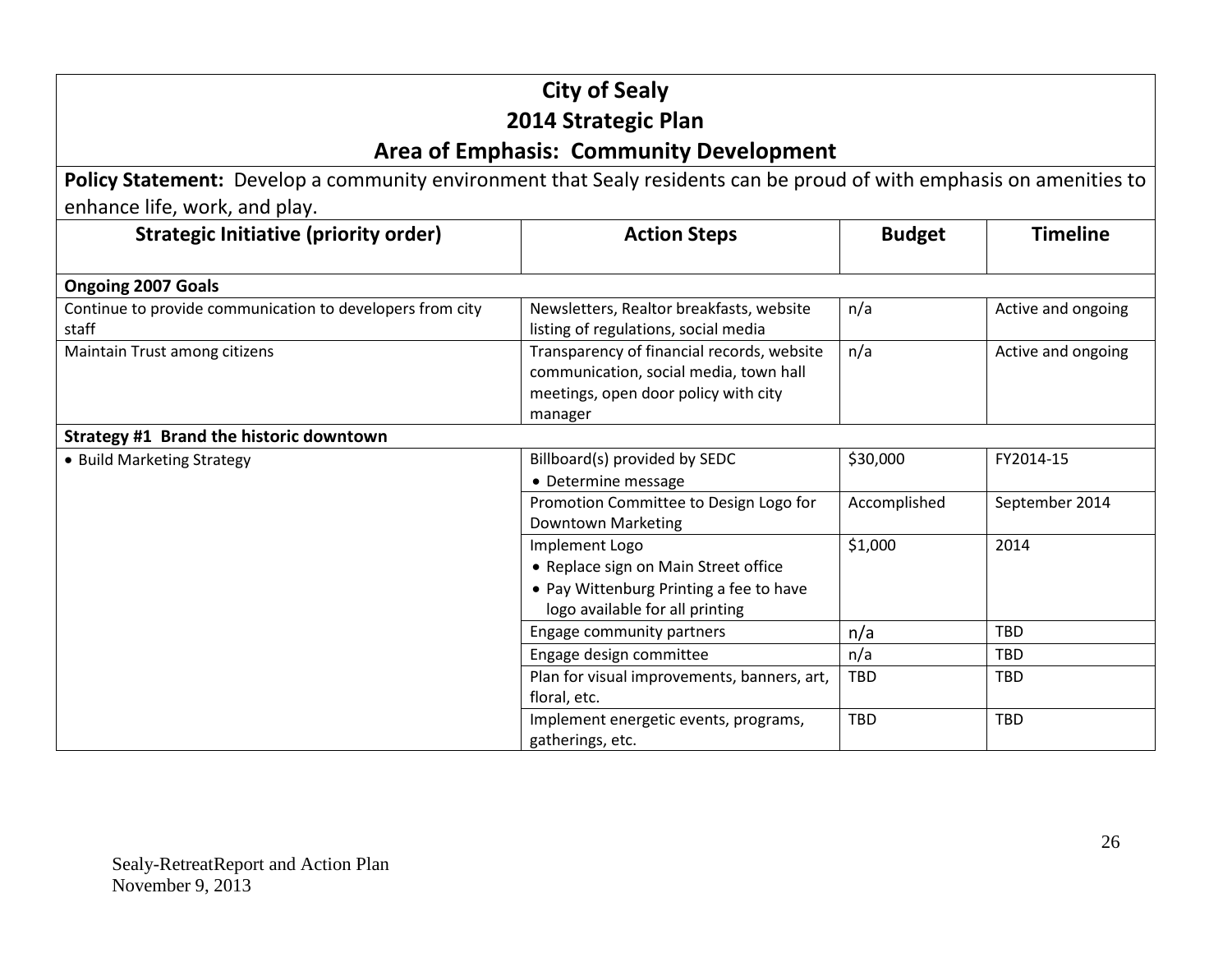| <b>City of Sealy</b>                                                                                                          |                                                                                                                                                                                                                                                                                                                        |                                                      |                                  |  |
|-------------------------------------------------------------------------------------------------------------------------------|------------------------------------------------------------------------------------------------------------------------------------------------------------------------------------------------------------------------------------------------------------------------------------------------------------------------|------------------------------------------------------|----------------------------------|--|
|                                                                                                                               | 2014 Strategic Plan                                                                                                                                                                                                                                                                                                    |                                                      |                                  |  |
|                                                                                                                               | <b>Area of Emphasis: Community Development</b>                                                                                                                                                                                                                                                                         |                                                      |                                  |  |
| • Building Marketing Strategy (cont.)                                                                                         | Focus on old Mattress Factory<br>· Identify ownership<br>• Develop relationship<br>• Determine availability for public use<br>(tours/events)                                                                                                                                                                           | n/a                                                  | 2014/2015                        |  |
|                                                                                                                               | Create walking tour of downtown using<br>historical photos of Sealy, describing old<br>town<br>• Photo files exist with Main Street and<br><b>Historical Commissions</b><br>• Develop a brochure<br>• Develop a marker/placard program to<br>identify all historic structures<br>• Engage Main Street Design Committee | Brochure - \$200<br>Marker/Placards-<br>est. \$3,000 | Per Board Approval-<br>FY2014-15 |  |
| Strategy #2 Design a uniform signage program                                                                                  | Utilize color and signage for all major<br>access arteries and public buildings                                                                                                                                                                                                                                        |                                                      |                                  |  |
|                                                                                                                               | Procure architectural services and<br>build/install signage                                                                                                                                                                                                                                                            | est. \$20,000                                        | December 2015                    |  |
|                                                                                                                               | To be developed by architect upon<br>completion of the design of the signage<br>program.                                                                                                                                                                                                                               | TBD                                                  | Simultaneously with<br>design    |  |
|                                                                                                                               | Maintenance schedule for signage                                                                                                                                                                                                                                                                                       | TBD                                                  | Ongoing                          |  |
|                                                                                                                               | City Code Sign Ordinance - conformity for<br>subdivision signage                                                                                                                                                                                                                                                       | TBD                                                  | <b>TBD</b>                       |  |
|                                                                                                                               |                                                                                                                                                                                                                                                                                                                        |                                                      |                                  |  |
| <b>Team Facilitator: Toni Franklin</b>                                                                                        |                                                                                                                                                                                                                                                                                                                        |                                                      |                                  |  |
| Team Members: Kim Meloneck, Randy Anderson, Kim Watson, Chrissy McGee, Jim Cook, Perry Strauss, John Tollett                  |                                                                                                                                                                                                                                                                                                                        |                                                      |                                  |  |
| Partners: Downtown Association, Main Street Advisory Board, Texas Historic Commission, Chamber of Commerce, Downtown Business |                                                                                                                                                                                                                                                                                                                        |                                                      |                                  |  |
| owners, Randy Anderson, Nancy Naron                                                                                           |                                                                                                                                                                                                                                                                                                                        |                                                      |                                  |  |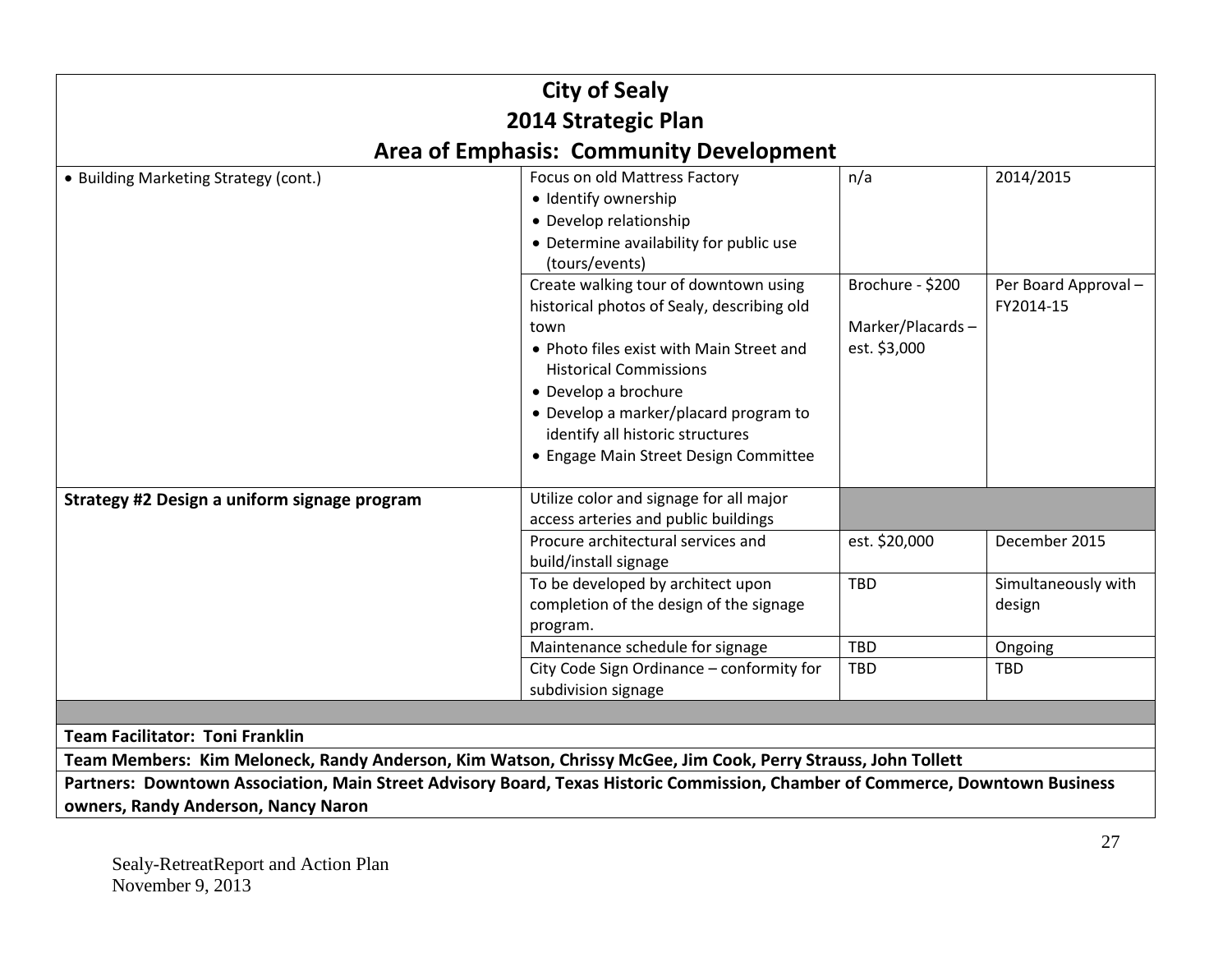| <b>City of Sealy</b>                                                                                                   |                                                        |                    |                  |
|------------------------------------------------------------------------------------------------------------------------|--------------------------------------------------------|--------------------|------------------|
|                                                                                                                        | 2014 Strategic Plan                                    |                    |                  |
|                                                                                                                        | <b>Area of Emphasis: Education</b>                     |                    |                  |
| Policy Statement: Provide educational opportunities for the Citizens of Sealy and promote the development of our youth |                                                        |                    |                  |
| for the betterment of the Sealy Community.                                                                             |                                                        |                    |                  |
| <b>Strategic Initiative (priority order)</b>                                                                           | <b>Action Steps</b>                                    | <b>Budget</b>      | <b>Timeline</b>  |
| <b>Ongoing 2007 Goals</b>                                                                                              |                                                        |                    |                  |
| Provide educational opportunities for citizens to be fully                                                             |                                                        |                    | Ongoing          |
| educated in Sealy.                                                                                                     |                                                        |                    |                  |
| Support opportunities for youth development and                                                                        |                                                        |                    | Ongoing          |
| education.                                                                                                             |                                                        |                    |                  |
| Strategy #1 - Monthly meetings with SISD and Blinn                                                                     | • Initial meeting with partners and team               | None at this time. | October-December |
| College leadership and team members and partners to                                                                    | • Set monthly meetings and determine a                 |                    | 2014             |
| discuss improvements and constraints to educational                                                                    | time and place.                                        |                    |                  |
| programs.                                                                                                              |                                                        |                    |                  |
| Strategy #2 - Research and put together a project and                                                                  | • Research YAC program and attend                      | <b>TBD</b>         | FY 2015-16       |
| plan to provide a YAC program.                                                                                         | training to gather additional                          |                    |                  |
|                                                                                                                        | information.                                           |                    |                  |
|                                                                                                                        | • Speak with leaders of successful YAC                 |                    |                  |
|                                                                                                                        | programs<br>• Ensure City Council is willing to put in |                    |                  |
|                                                                                                                        | the time and effort necessary for success              |                    |                  |
|                                                                                                                        | • Create a plan for Sealy, including a                 |                    |                  |
|                                                                                                                        | budget for consideration by council                    |                    |                  |
|                                                                                                                        | • Begin research by the end of September.              |                    |                  |
|                                                                                                                        | • Use the next fiscal year to gather                   |                    |                  |
|                                                                                                                        | information and form a plan.                           |                    |                  |
|                                                                                                                        | • Meet with YMCA regarding their youth                 |                    |                  |
|                                                                                                                        | government program(s).                                 |                    |                  |
|                                                                                                                        | • Implement the plan                                   |                    |                  |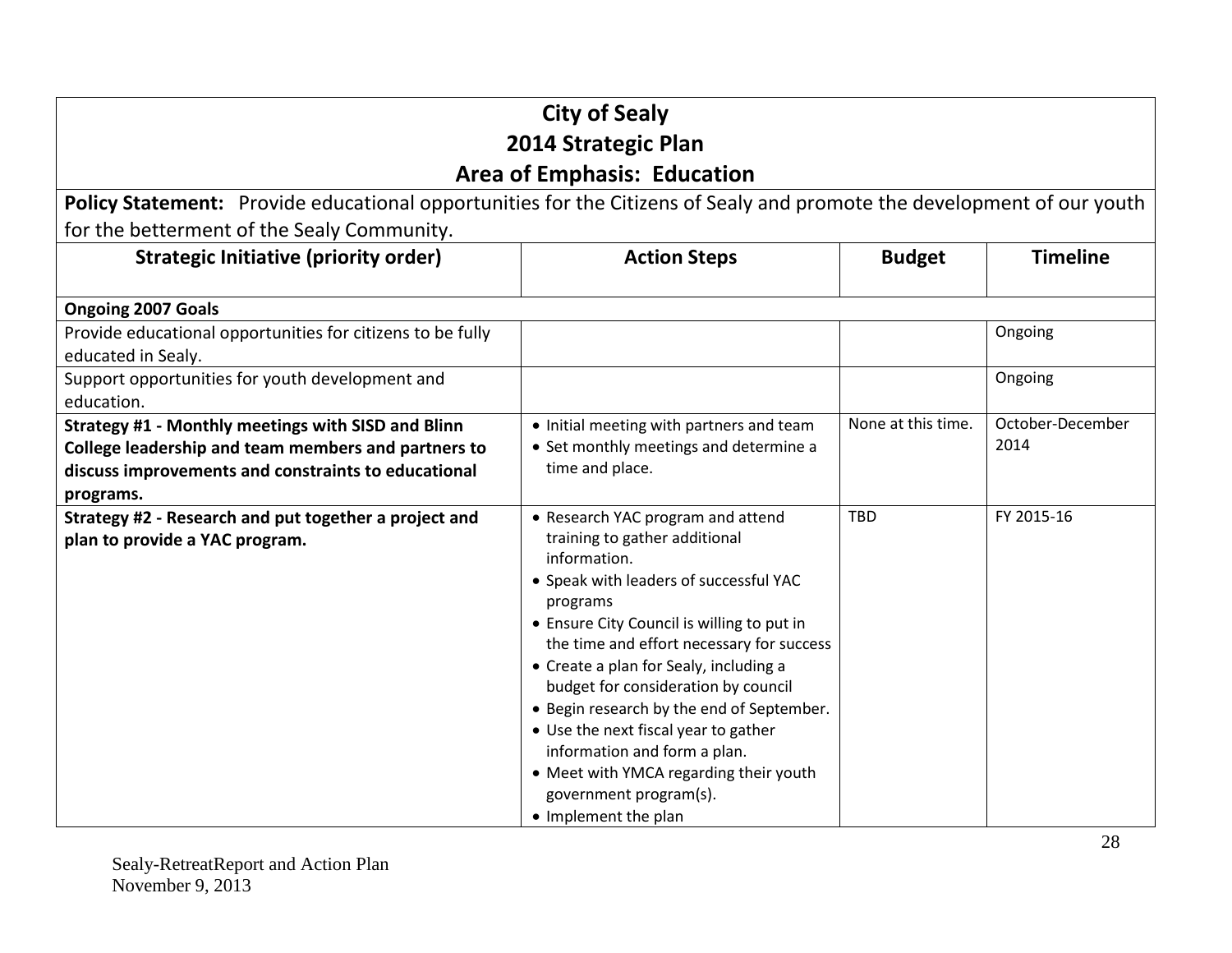|                                                               | <b>City of Sealy</b>                                                                                                                |                                                          |                                                 |
|---------------------------------------------------------------|-------------------------------------------------------------------------------------------------------------------------------------|----------------------------------------------------------|-------------------------------------------------|
| 2014 Strategic Plan                                           |                                                                                                                                     |                                                          |                                                 |
|                                                               | <b>Area of Emphasis: Education</b>                                                                                                  |                                                          |                                                 |
| <b>Strategy #3 - Training for City Council and City Staff</b> | • Provide information and resources to<br>council and Staff regarding training<br>opportunities.                                    | n/a                                                      | Ongoing                                         |
|                                                               | • Provide training opportunities in Sealy<br>through TML or SGR.                                                                    | • TML conference<br>for 14 people<br>\$6,500             | <b>TML Annual</b><br>Conference-October<br>2014 |
|                                                               |                                                                                                                                     | • Diversity<br><b>Training - \$4,500</b>                 | October/<br>November 2014                       |
|                                                               |                                                                                                                                     | • Online training<br>$TML - No cost$                     | Online at the<br>individual's schedule          |
|                                                               |                                                                                                                                     | $\bullet$ SGR \$20 per<br>session or 30<br>day access    | Online at the<br>individual's schedule          |
|                                                               | • Ask staff for ideas on what training they<br>need or would like to receive.                                                       | n/a                                                      | Ongoing                                         |
| <b>Strategy #4 - Educational Opportunities for Citizens</b>   | . Work with Blinn College to come up with<br>ideas to provide educational/<br>training/skill classes for adults in the<br>community | TBD                                                      | <b>TBD</b>                                      |
|                                                               | · Provide information - water bills,<br>Facebook, City, Chamber website - on<br>available training and educational<br>classes.      | Staff time for<br>social media<br>development &<br>input | Ongoing                                         |
|                                                               | • Citizens Police Academy                                                                                                           | <b>TBD</b>                                               | October 2014                                    |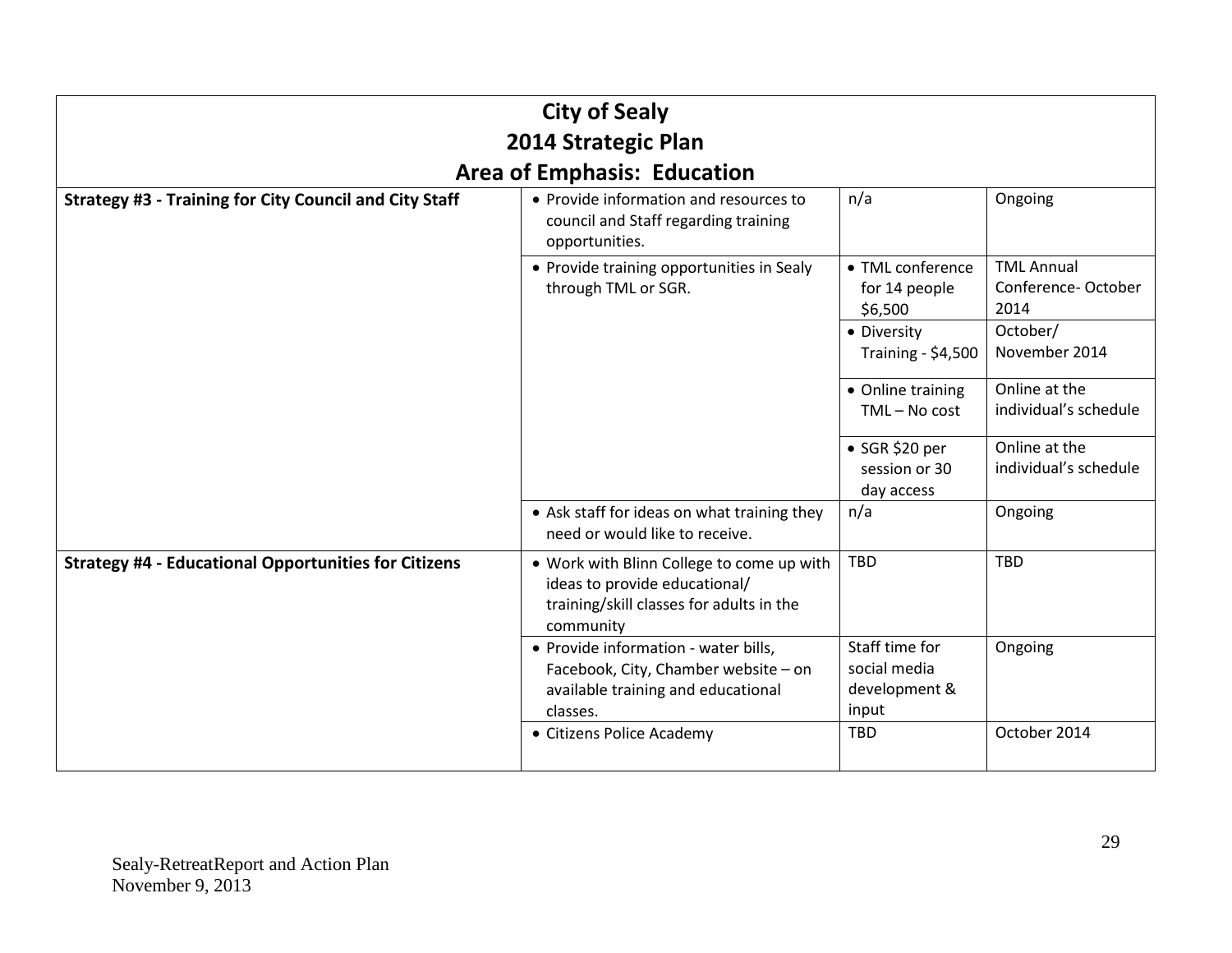| <b>City of Sealy</b><br>2014 Strategic Plan                                                                                                                                    |                                                                                                                                                                                  |            |                  |  |
|--------------------------------------------------------------------------------------------------------------------------------------------------------------------------------|----------------------------------------------------------------------------------------------------------------------------------------------------------------------------------|------------|------------------|--|
|                                                                                                                                                                                | <b>Area of Emphasis: Education</b>                                                                                                                                               |            |                  |  |
| Educational Opportunities for Citizens (cont.)                                                                                                                                 | • Continue with workforce development<br>education continuation - funded by<br><b>SEDC</b>                                                                                       | <b>TBD</b> | Ongoing          |  |
| Strategy #5 - Collaborate with Blinn College to transform<br>the Gordon Memorial Library into a media resource<br>center.                                                      | • Establish a stronger relationship with<br>Blinn College Director to understand the<br>needs of the college.                                                                    | <b>TBD</b> | Immediately      |  |
|                                                                                                                                                                                | • Host a workshop to allow for networking<br>with city staff, SISD leadership, Blinn<br>Sealy director and staff and the Gordon<br>Library Board of Directors to<br>communicate. | <b>TBD</b> | <b>Fall 2016</b> |  |
|                                                                                                                                                                                |                                                                                                                                                                                  |            |                  |  |
| <b>Team Facilitator: Dayl Cooksey</b>                                                                                                                                          |                                                                                                                                                                                  |            |                  |  |
| Team Members: Kim Watson, Kim Meloneck, Krisha Langton, Chris Coffman                                                                                                          |                                                                                                                                                                                  |            |                  |  |
| Partners: Lisa Caton with Blinn College; Charles Kinney with RAP; Dwayne Virnau with Gordon Memorial Library Board; Sheryl Moore,<br><b>Superintendent of Sealy ISD; YMCA.</b> |                                                                                                                                                                                  |            |                  |  |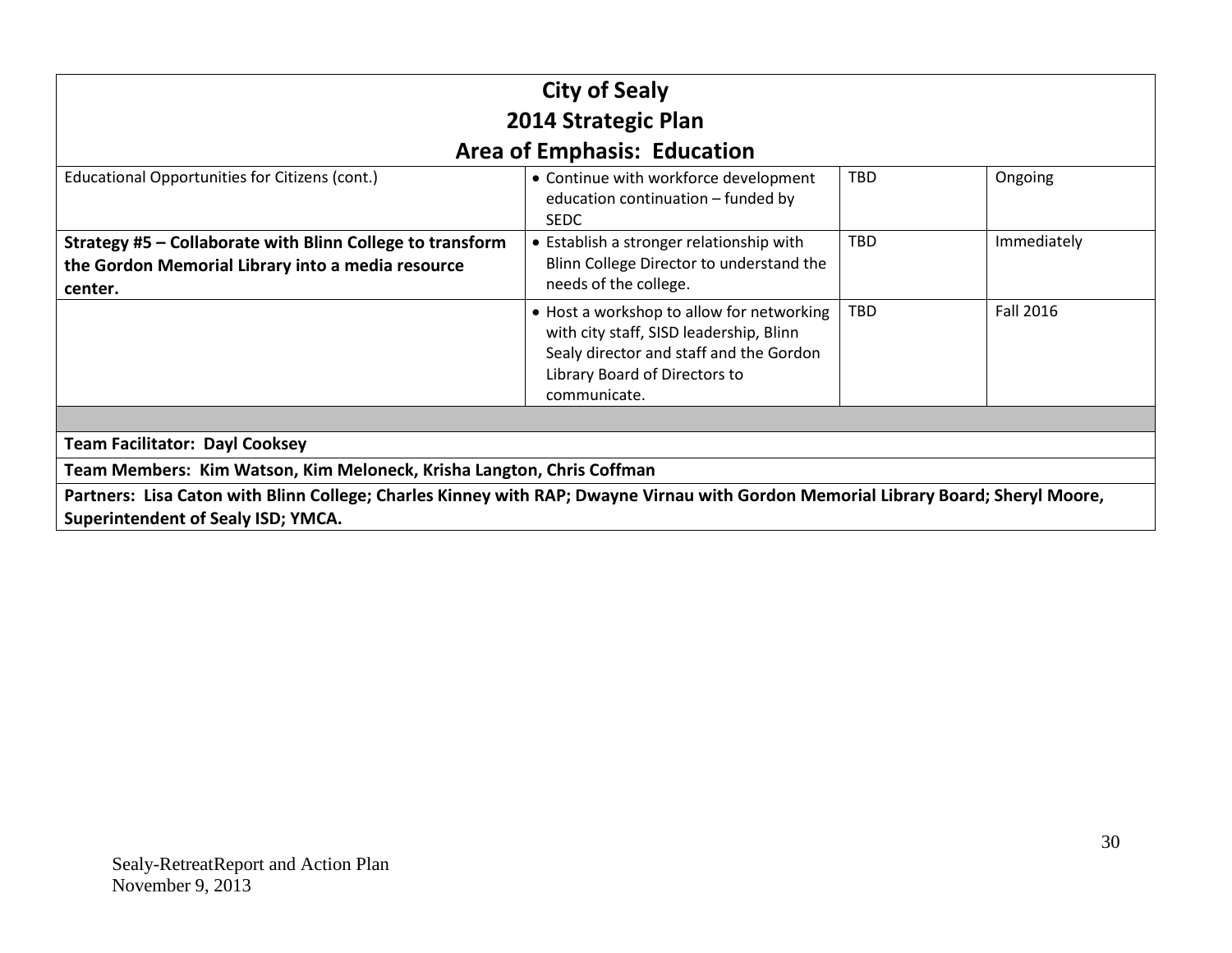## **City of Sealy 2014 Strategic Plan Area of Emphasis: Utilities and Infrastructure**

**Policy Statement:** Provide utilities and infrastructure in a manner that will encourage controlled, targeted, efficient, green and aesthetically pleasing development.

| <b>Strategic Initiative (priority order)</b>        | <b>Action Steps</b>                                  | <b>Budget</b> | <b>Timeline</b>      |
|-----------------------------------------------------|------------------------------------------------------|---------------|----------------------|
|                                                     |                                                      |               |                      |
| Strategy #1 - Public Safety Improvements            | Install Generator, covered parking, and fence        | \$275,000     | October 2014 (begin) |
|                                                     | at Police Department:                                |               |                      |
|                                                     | • Solicit grant funds for generator                  |               |                      |
|                                                     | . Works with Kraftsman Products for design           |               |                      |
|                                                     | and cost estimates for covered parking and<br>fence. |               |                      |
| Strategy #2 - Wastewater Treatment Plant            | Clarifier, screens, and electrical MDP:              | <b>TBD</b>    | Upon approval of     |
| <b>Rehabilitation</b>                               | • Provide information to City Council to             |               | <b>City Council</b>  |
|                                                     | determine funding for rehabilitation                 |               |                      |
| Strategy #3 - Utilities                             | North Water Well Complex                             | \$2,500,000   | TBD by City Council  |
|                                                     | • Engage engineer for design                         |               |                      |
|                                                     | • Seek bids                                          |               |                      |
| Strategy #4 - FM 3013 Gas Extensions                | • Engage engineer for design                         | \$500,000     | 2015                 |
| Strategy #5 - Drainage Improvements for Channel     | • Engage engineer for design                         | \$300,000     | 2015                 |
| near Allen's Creek                                  | • Seek bids                                          |               |                      |
| Strategy #6 - Storm Drainage FM 3538                | • Engage engineer                                    | \$125,000     | 2015                 |
|                                                     | • Seek bids                                          |               |                      |
| Strategy #7 - Highway 36 Wastewater Extensions      | • Engage engineer for design                         | \$1,650,000   | Upon approval of     |
|                                                     | • Seek bids                                          |               | <b>City Council</b>  |
| Strategy #8 - South Water Well Complex              | • Engage engineer for design                         | \$1,700,000   | Upon approval of     |
|                                                     | • Seek bids                                          |               | <b>City Council</b>  |
| Strategy #9 - SCADA Controls for Water Distribution | • Bid has been awarded by City Council               | \$800,000     | September 2014       |
| System                                              |                                                      |               |                      |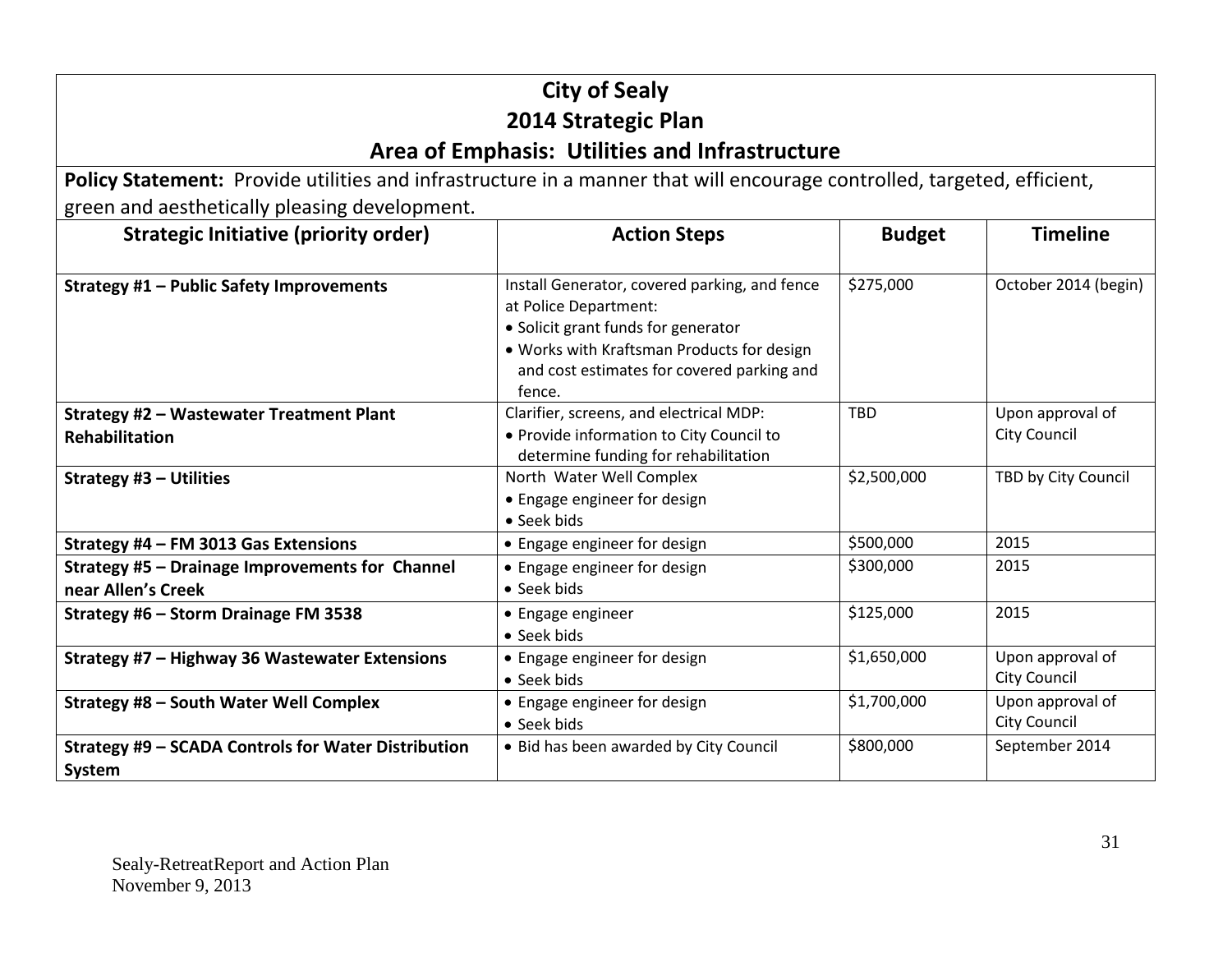| <b>City of Sealy</b>                                                                                                                                   |                                                                                                                                                           |             |                                         |  |
|--------------------------------------------------------------------------------------------------------------------------------------------------------|-----------------------------------------------------------------------------------------------------------------------------------------------------------|-------------|-----------------------------------------|--|
|                                                                                                                                                        | 2014 Strategic Plan                                                                                                                                       |             |                                         |  |
|                                                                                                                                                        | Area of Emphasis: Utilities and Infrastructure                                                                                                            |             |                                         |  |
| Strategy #10 - IH-10 Frontage Roads                                                                                                                    | South Side of IH-10<br>• Work with TxDOT on installation of frontage<br>road<br>• Partner with developers - 380 Agreement<br>• Engage engineer for design | <b>TBD</b>  | <b>TBD</b>                              |  |
|                                                                                                                                                        | North Side of IH-10<br>• Design – engineering                                                                                                             | Paid        | Completed                               |  |
|                                                                                                                                                        | • Construction                                                                                                                                            | \$3,200,000 | To be completed by<br><b>March 2016</b> |  |
| Strategy #11 - City Hall Expansion/Renovation                                                                                                          | • Engage architectural firm for design<br>• Seek bids for construction<br>• Provide information to the public                                             | \$2,000,000 | <b>TBD</b>                              |  |
| <b>Strategy #12 - City Parks</b><br>• Phase II New City Park<br>• Construction of multi-purpose facility<br>• Construction of lazy river water feature | • Engage engineer for design<br>• Seek bids<br>• Award contract                                                                                           | <b>TBD</b>  | <b>TBD</b>                              |  |
| Strategy #13 - Infrastructure                                                                                                                          | • Replace existing infrastructure as provided in<br>2013 Capital Improvement Plan - water,<br>sewer, gas, streets                                         | <b>TBD</b>  | <b>TBD</b>                              |  |
|                                                                                                                                                        |                                                                                                                                                           |             |                                         |  |
| <b>Team Facilitator: Jim Cook</b>                                                                                                                      |                                                                                                                                                           |             |                                         |  |
| Team Members: John Tollett, Jonathan Kloss, Jimmy Wright, Kim Meloneck, Randy Anderson                                                                 |                                                                                                                                                           |             |                                         |  |
| Partners: O'Malley Engineers, TxDOT, Eagle Rock Energy, TCEQ, CenterPoint Energy                                                                       |                                                                                                                                                           |             |                                         |  |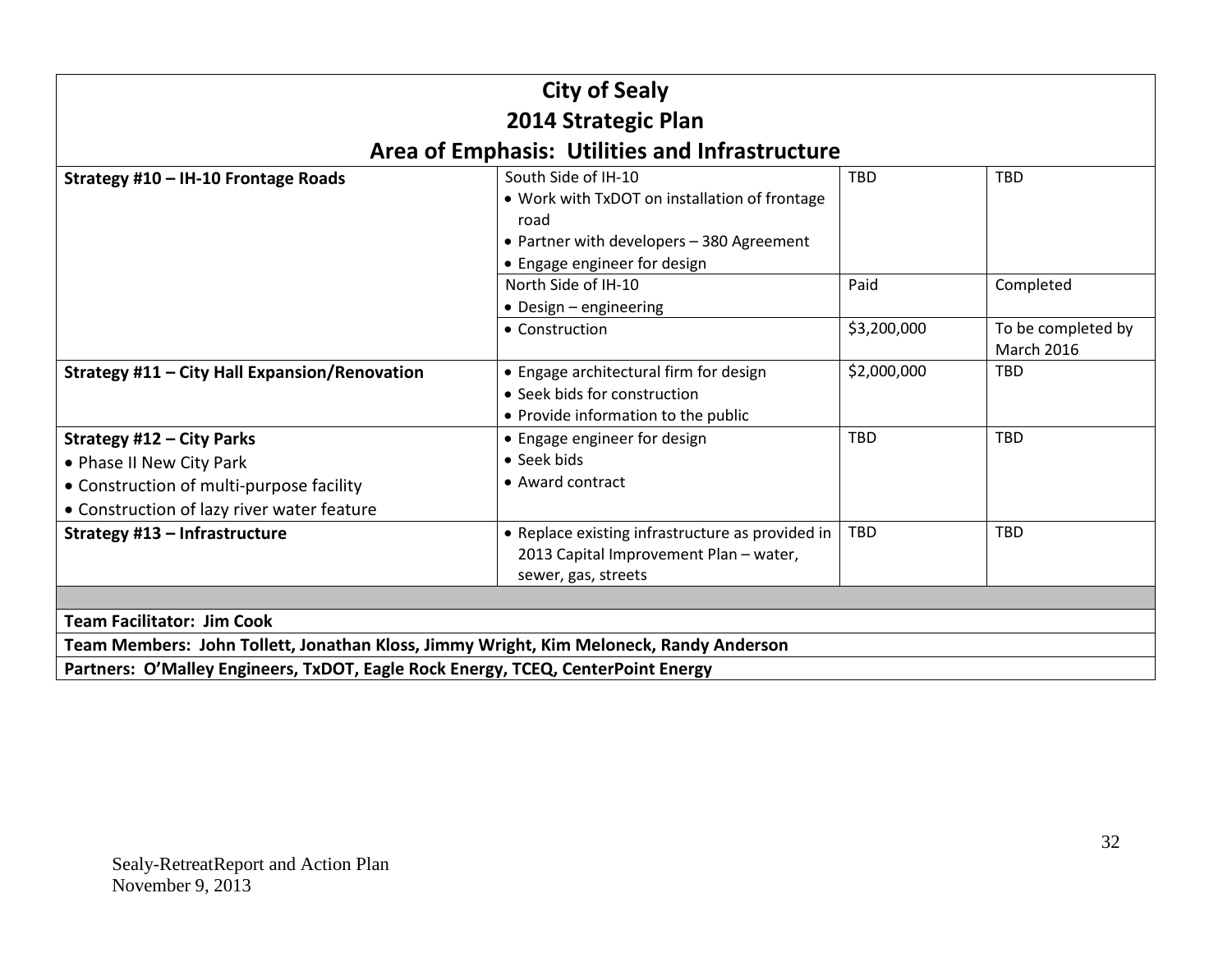| <b>City of Sealy</b><br>2014 Strategic Plan<br><b>Area of Emphasis: Quality of Life</b>                             |                                                                                                         |                                                      |                                 |
|---------------------------------------------------------------------------------------------------------------------|---------------------------------------------------------------------------------------------------------|------------------------------------------------------|---------------------------------|
| Policy Statement: Controlling the future growth of Sealy by implementing these strategies to ensure Sealy remains a |                                                                                                         |                                                      |                                 |
| high quality community in which to live, work, play, and worship.                                                   |                                                                                                         |                                                      |                                 |
| <b>Strategic Initiative (priority order)</b>                                                                        | <b>Action Steps</b>                                                                                     | <b>Budget</b>                                        | <b>Timeline</b>                 |
| <b>Strategy #1 Facilities</b>                                                                                       |                                                                                                         |                                                      |                                 |
| • Baseball-Softball Complex                                                                                         | Collaboration with SISD, SEDC and other<br>foundations for joint partnership and grant<br>opportunities | n/a                                                  | 1 <sup>st</sup> Quarter 2015    |
|                                                                                                                     | Procure Architect for programming design                                                                | 6-8 percent of<br>construction cost                  | <b>TBD</b>                      |
|                                                                                                                     | Procurement of land                                                                                     | TBD                                                  | Ongoing                         |
|                                                                                                                     | Install infrastructure                                                                                  | TBD based on the<br>location of the<br>land acquired | <b>TBD</b>                      |
|                                                                                                                     | Design and specification for bidding and<br>award bid                                                   | <b>TBD</b>                                           | <b>TBD</b>                      |
|                                                                                                                     | Complete construction                                                                                   | TBD                                                  | <b>TBD</b>                      |
| • Phase Two for Memorial Park                                                                                       | Collaboration with SISD, SEDC and other<br>foundations for joint partnership and grant<br>opportunities |                                                      | 1 <sup>st</sup> Quarter<br>2015 |
|                                                                                                                     | Reaffirm park improvements desired by<br>city council and stakeholders (public<br>hearings)             |                                                      | $1st$ Quarter<br>2015           |
|                                                                                                                     | Procure Architect for programming design                                                                |                                                      | <b>TBD</b>                      |
|                                                                                                                     | Design and specification for bidding and<br>award bid                                                   |                                                      | <b>TBD</b>                      |
|                                                                                                                     | Complete construction                                                                                   | <b>TBD</b>                                           | <b>TBD</b>                      |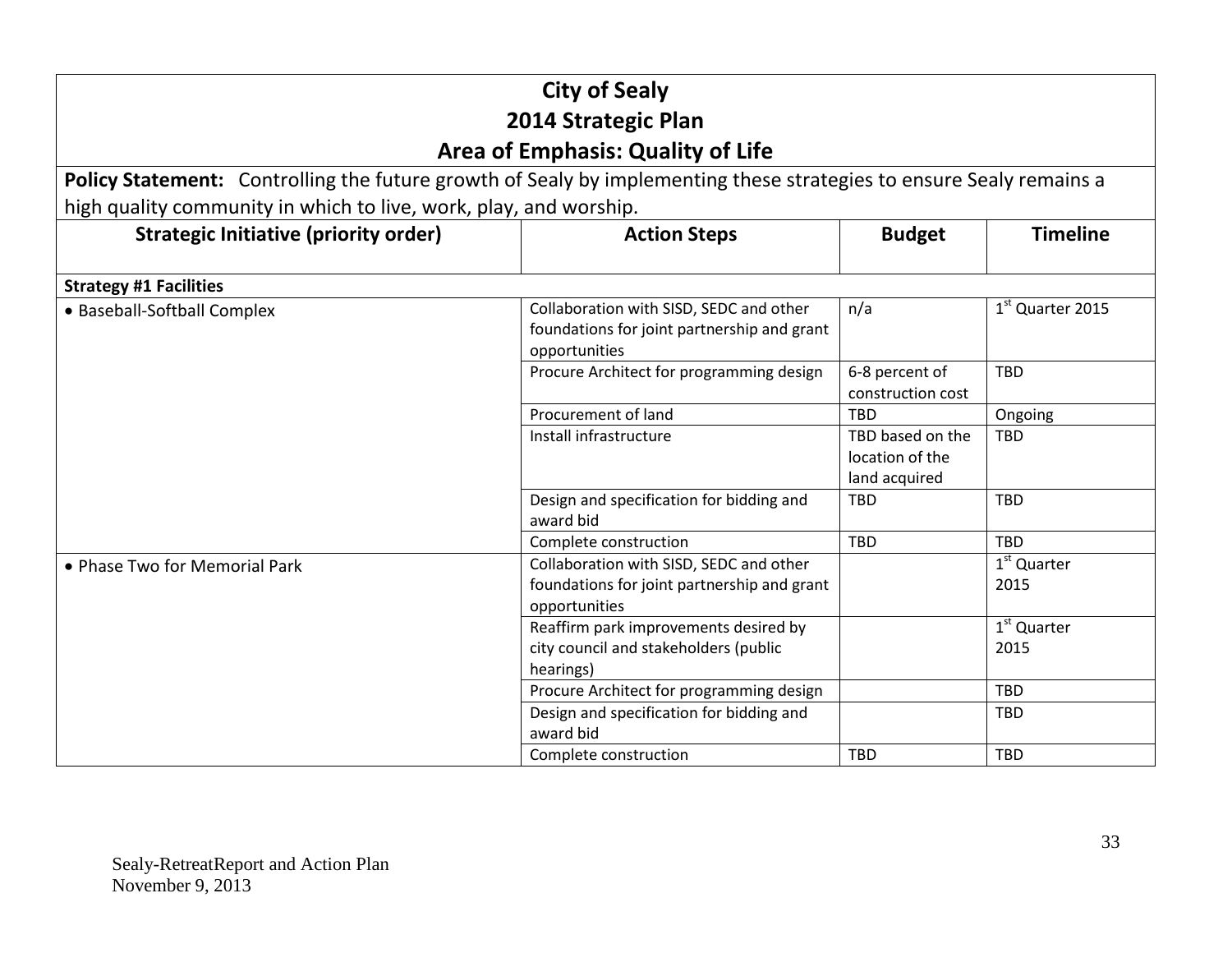| <b>City of Sealy</b><br>2014 Strategic Plan |                                                                                                                                                                                                                                                                                                                                                                                                                                                                                                                                                                                                                      |             |                            |
|---------------------------------------------|----------------------------------------------------------------------------------------------------------------------------------------------------------------------------------------------------------------------------------------------------------------------------------------------------------------------------------------------------------------------------------------------------------------------------------------------------------------------------------------------------------------------------------------------------------------------------------------------------------------------|-------------|----------------------------|
|                                             | <b>Area of Emphasis: Quality of Life</b>                                                                                                                                                                                                                                                                                                                                                                                                                                                                                                                                                                             |             |                            |
| • Amenities Improvements                    | Gateway signage -procure architect to<br>design and construct<br>• Work with TxDOT for branding<br>Acquire land - donation or purchase for<br>gateway entry signage or messaging<br>• 380 agreements to include land &<br>amenities<br>Construction of signage and landscaping<br>for the amenities - timeline to be staged<br>IH-10 and then HWY 36<br>• TxDOT upgrades as built improvements<br>• TxDOT grants & others<br>City Code to require:<br>• Regulations of platting property<br>• Sign regulations<br>• Trail & sidewalk amenities<br>• Promotional development<br>Coordinate with Keep Sealy Beautiful, | <b>TBD</b>  | <b>TBD</b>                 |
|                                             | SEDC, SISD, Main Street<br>Revitalize downtown Sealy by leveraging<br>the IH-10 development to fund the<br>revitalization and infrastructure                                                                                                                                                                                                                                                                                                                                                                                                                                                                         | \$2,500,000 | 2016                       |
|                                             | Develop the IH-10 corridor for restaurant<br>row and retail business                                                                                                                                                                                                                                                                                                                                                                                                                                                                                                                                                 | <b>TBD</b>  | 2015                       |
| • Keep Sealy Beautiful                      | Create organization by ordinance                                                                                                                                                                                                                                                                                                                                                                                                                                                                                                                                                                                     | \$100       | <b>July 2014</b>           |
|                                             | <b>Appoint Board members</b>                                                                                                                                                                                                                                                                                                                                                                                                                                                                                                                                                                                         | n/a         | September/<br>October 2014 |
|                                             | Kick off meeting- discuss bylaws, priorities,<br>project and fundraising                                                                                                                                                                                                                                                                                                                                                                                                                                                                                                                                             | n/a         | October 2014               |
|                                             | Participate in the Texas Trash Off                                                                                                                                                                                                                                                                                                                                                                                                                                                                                                                                                                                   | \$1,000     | April-May 2015             |
|                                             | Continue regular meetings of the board                                                                                                                                                                                                                                                                                                                                                                                                                                                                                                                                                                               | n/a         | Ongoing                    |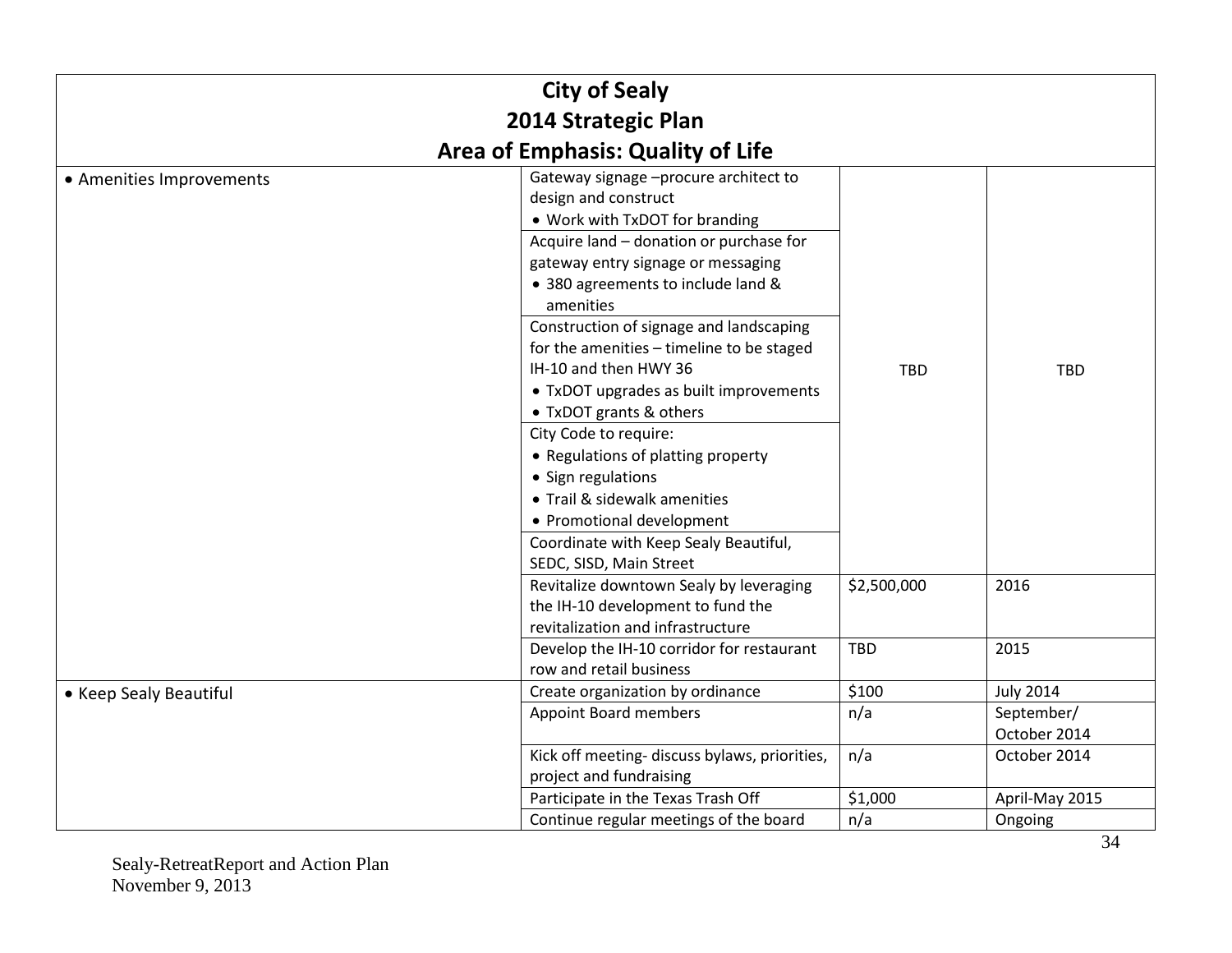| <b>City of Sealy</b><br>2014 Strategic Plan |                                                                                                                                                                                                                                                                                                                                  |                                                                                              |                                                                                |  |
|---------------------------------------------|----------------------------------------------------------------------------------------------------------------------------------------------------------------------------------------------------------------------------------------------------------------------------------------------------------------------------------|----------------------------------------------------------------------------------------------|--------------------------------------------------------------------------------|--|
|                                             |                                                                                                                                                                                                                                                                                                                                  |                                                                                              | <b>Area of Emphasis: Quality of Life</b><br><b>Strategy #2 Quality of Life</b> |  |
| Green practices projects                    | <b>Curbside Recycling:</b><br>• Texas Disposal System - provide<br>education to the public utilizing website,<br>newsletters and social media to increase<br>curbside pickup and to encourage and<br>increase with commercial recycling                                                                                          |                                                                                              | ongoing                                                                        |  |
|                                             | Groundwater protection:<br>• Enhance partnerships to protect<br>groundwater supply and quality by<br>working with Bluebonnet Groundwater<br><b>Conservation District and Water</b><br>Attorney to revise the Groundwater<br>District Rules, state water laws and city<br>codes pertaining to drilling and water<br>conservation. | Attorney fees, City<br>Manager to<br>attend seminars<br>and conferences<br>on subject matter | ongoing                                                                        |  |
|                                             | City Code updates:<br>• Update ordinances as necessary to<br>provide incentives and regulations<br>designed to promote conversation and<br>green philosophies with Scenic City<br>values.                                                                                                                                        |                                                                                              | January-June 2015                                                              |  |
|                                             | Scenic City:<br>• Continue with Scenic City initiatives.                                                                                                                                                                                                                                                                         | \$500                                                                                        | ongoing                                                                        |  |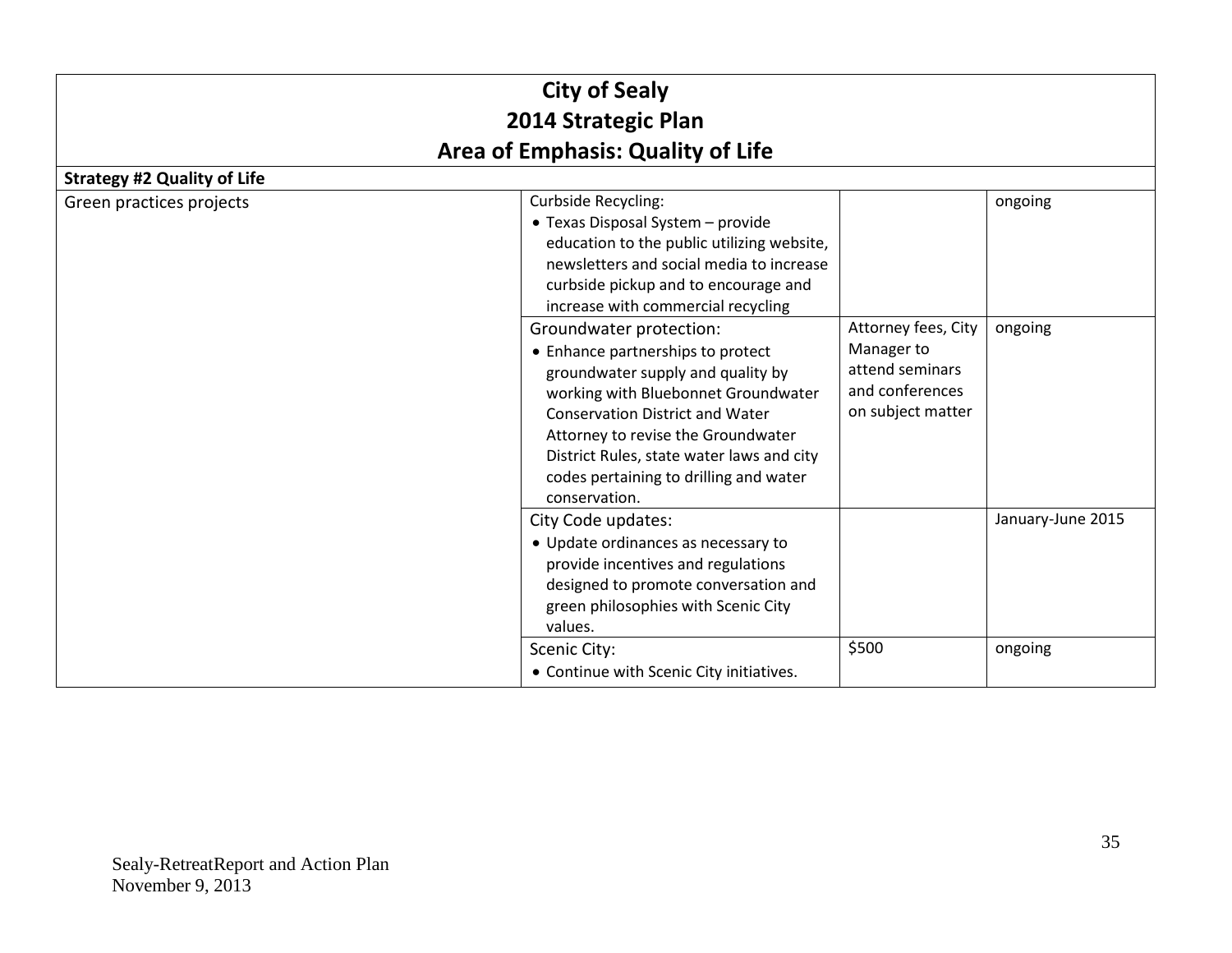| <b>City of Sealy</b>             |                                                                                                                                                                                                                                                      |                    |                         |
|----------------------------------|------------------------------------------------------------------------------------------------------------------------------------------------------------------------------------------------------------------------------------------------------|--------------------|-------------------------|
| 2014 Strategic Plan              |                                                                                                                                                                                                                                                      |                    |                         |
|                                  | <b>Area of Emphasis: Quality of Life</b>                                                                                                                                                                                                             |                    |                         |
| Green practices projects (cont.) | Connectivity:<br>• Citywide walking and biking trail system.<br>Trail is planned but funding has not been<br>determined or appropriated.                                                                                                             | <b>TBD</b>         | 2016-2017 Budget        |
|                                  | <b>Energy Conservation:</b><br>• Encourage Centerpoint to exchange<br>street lights to LED<br>• As city equipment is updated, ensure<br>energy conservation equipment is<br>utilized. Sewer plant, water distribution<br>system, park lighting, etc. | \$0                | January 2015            |
|                                  | Light Pollution:<br>• Develop city code to prohibit or limit<br>light pollution                                                                                                                                                                      | Legal Fees - \$300 | July-December 2015      |
| Neighborhood protection          | District policing by the PD<br>Town Hall meetings between the Police<br>Department personnel and neighborhood<br>and/or communities                                                                                                                  | n/a<br>n/a         | ongoing<br>January 2015 |
|                                  | Explorer Program through the PD with the<br>youth ages 12-17                                                                                                                                                                                         | Self-funded        | <b>TBD</b>              |
|                                  | <b>Citizens Police Academy</b>                                                                                                                                                                                                                       | TBD                | 10-2014                 |
|                                  | Home and/or Business Crime prevention<br>education                                                                                                                                                                                                   | n/a                | ongoing                 |
|                                  | Neighborhood Watch programs                                                                                                                                                                                                                          | n/a                | 2017                    |
|                                  | Hotel video surveillance building code<br>requirements. (No exterior room entry)                                                                                                                                                                     | \$100              | January 2015            |
|                                  | Camera Surveillance of high density traffic<br>corridors                                                                                                                                                                                             | \$30,000+          | 2015-2016 Budget        |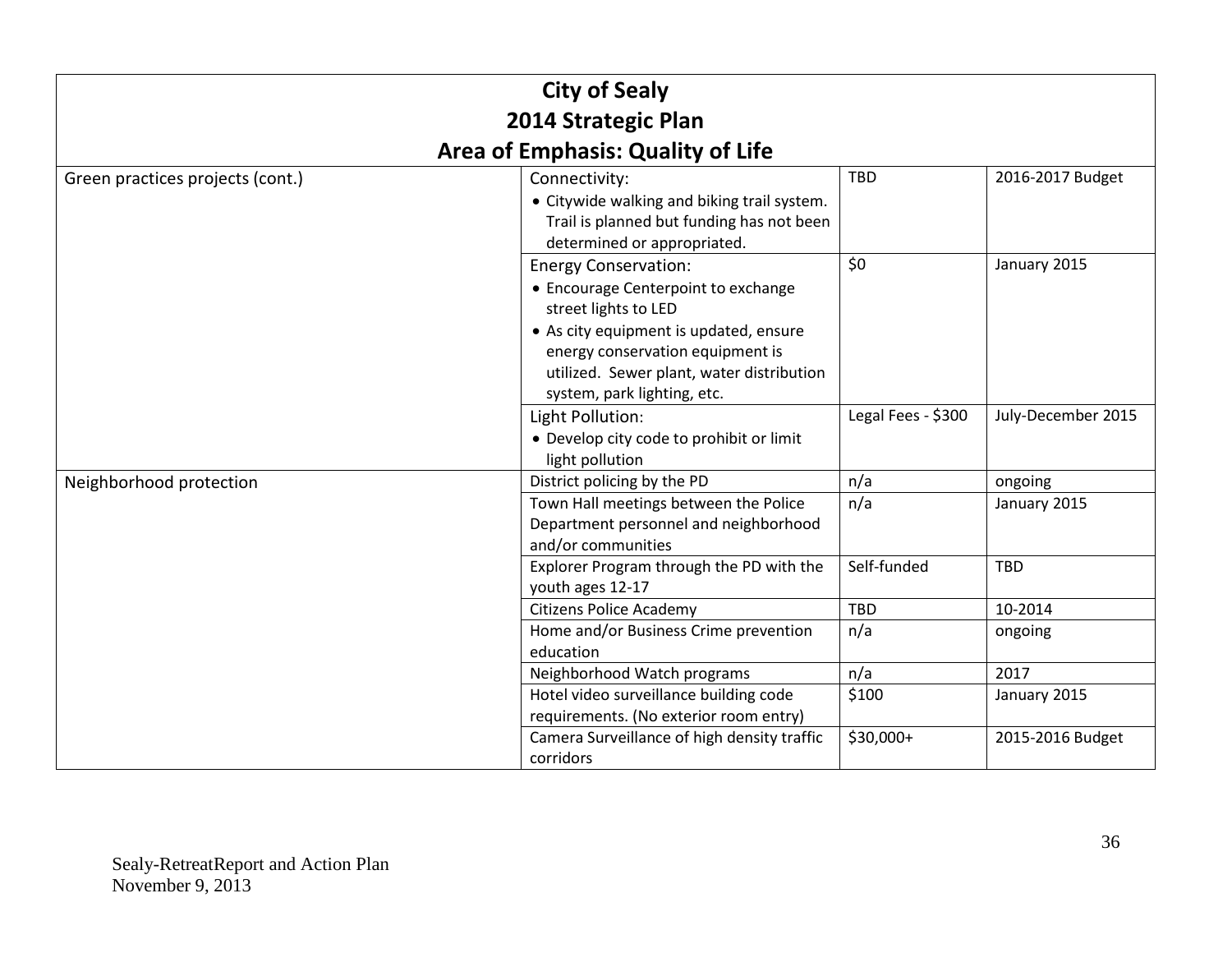| <b>City of Sealy</b>            |                                                                                                                                                                                                      |                    |           |  |
|---------------------------------|------------------------------------------------------------------------------------------------------------------------------------------------------------------------------------------------------|--------------------|-----------|--|
|                                 | 2014 Strategic Plan                                                                                                                                                                                  |                    |           |  |
|                                 | <b>Area of Emphasis: Quality of Life</b>                                                                                                                                                             |                    |           |  |
| Neighborhood protection (cont.) | <b>Enhance Emergency Operation Center with</b><br>equipment, training for staff and council.<br>Benchmark needs with other communities<br>in the similar geographic and demographic<br>areas.        |                    |           |  |
|                                 | Staff to attend State EOC annual<br>conference                                                                                                                                                       | \$1,000 per person | 2015      |  |
|                                 | Public facilities for court and<br>administration. Facility to be constructed<br>on the public safety land.                                                                                          | \$2,000,000        | 2018-2019 |  |
| <b>Strategy #3 Staffing</b>     |                                                                                                                                                                                                      |                    |           |  |
| <b>Public Safety</b>            | Monitor and maintain adequate staffing<br>level based on calls for service and crime<br>rate. (ideally, three patrol staff on call<br>currently and increase as population<br>and/or crime mandates) | <b>TBD</b>         | ongoing   |  |
|                                 | Increase supervisory staff as patrol staffing<br><i>increases</i>                                                                                                                                    |                    |           |  |
|                                 | Increase investigative and narcotic officers<br>as population increases and/or crime<br>requires                                                                                                     |                    |           |  |
|                                 | Partner with other agencies to provide<br>public safety services (mutual aid)                                                                                                                        | n/a                | ongoing   |  |
|                                 | Increase patrol staff incrementally to<br>maintain adequate staffing levels as the<br>community grows.                                                                                               | <b>TBD</b>         | ongoing   |  |